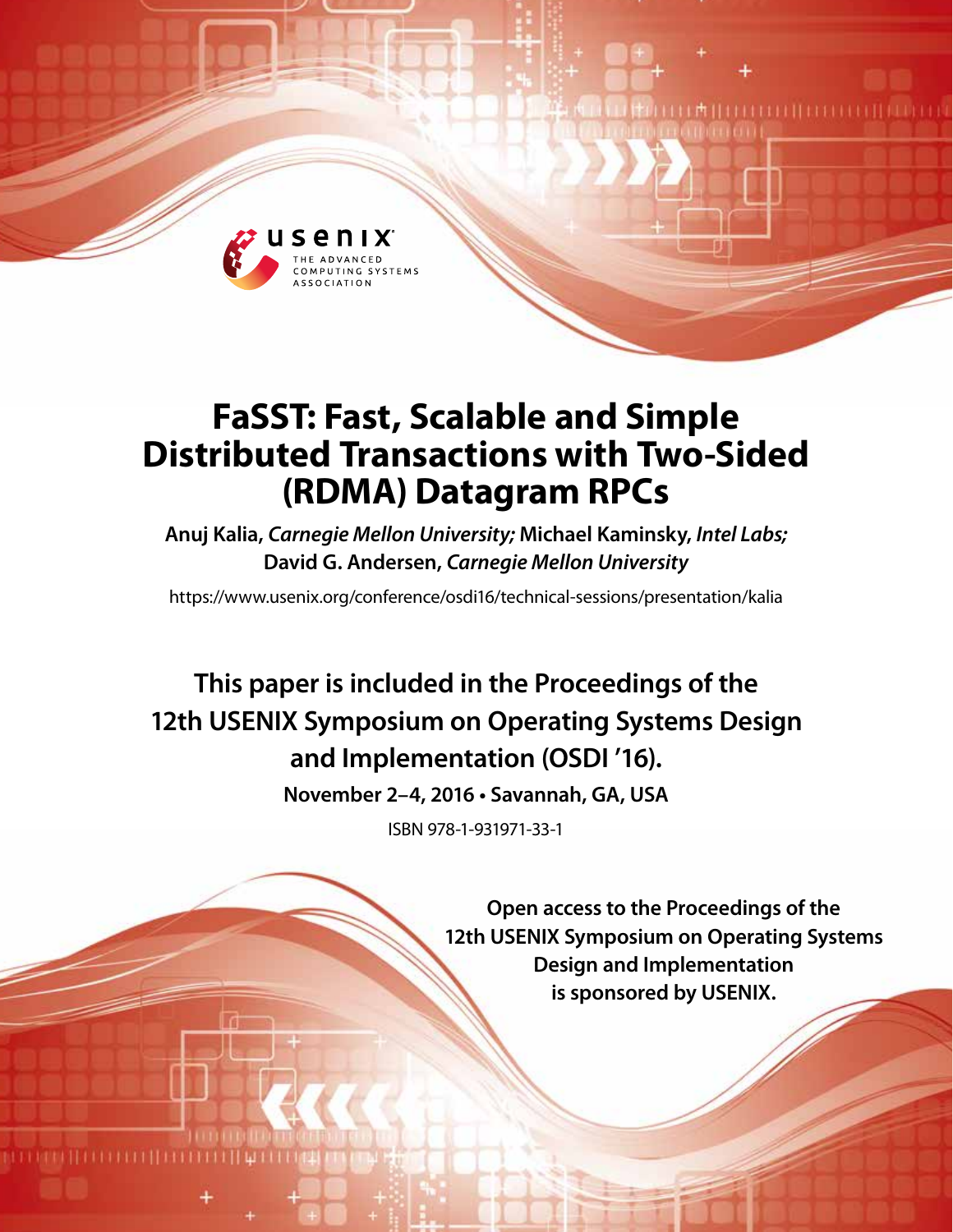## FaSST: Fast, Scalable and Simple Distributed Transactions with Two-sided (RDMA) Datagram RPCs

Anuj Kalia Michael Kaminsky† David G. Andersen *Carnegie Mellon University † Intel Labs*

### Abstract

FaSST is an RDMA-based system that provides distributed in-memory transactions with serializability and durability. Existing RDMA-based transaction processing systems use one-sided RDMA primitives for their ability to bypass the remote CPU. This design choice brings several drawbacks. First, the limited flexibility of one-sided RDMA reduces performance and increases software complexity when designing distributed data stores. Second, deep-rooted technical limitations of RDMA hardware limit scalability in large clusters. FaSST eschews onesided RDMA for fast RPCs using two-sided unreliable datagrams, which we show drop packets extremely rarely on modern RDMA networks. This approach provides better performance, scalability, and simplicity, without requiring expensive reliability mechanisms in software. In comparison with published numbers, FaSST outperforms FaRM on the TATP benchmark by almost 2x while using close to half the hardware resources, and it outperforms DrTM+R on the SmallBank benchmark by around 1.7x without making data locality assumptions.

### 1 Introduction

*"Remote procedure calls (RPC) appear to be a useful paradigm."* — Birrel & Nelson, 1984

Serializable distributed transactions provide a powerful programming abstraction for designing distributed systems such as object stores and on-line transaction processing (OLTP) systems. Although earlier work in this space sacrificed strong transactional semantics for performance [9], recent systems have shown that transactions can be fast in the datacenter  $[12, 28, 7, 5]$ .<sup>1</sup> The key enablers are high-speed networks and lightweight network stacks (i.e., kernel bypass). In addition, these systems exploit Remote Direct Memory Access (RDMA) for its low latency and CPU efficiency. A common thread in these systems is that they make extensive use of one-sided RDMA operations that bypass the remote CPU. The intent behind this decision is to harness one-sided RDMA's ability to save remote CPU cycles.

In this paper, we explore whether one-sided RDMA is not the best choice for designing transaction processing systems. First, there is a gap between the paradigm of one-sided RDMA, and capabilities needed for efficient transactional access to remote data stores. One-sided RDMA provides only remote reads, writes, and atomic operations, whereas accessing data stores typically involves traversing data structures such as hash tables and B-Trees. In general, these structures consist of an index for fast lookup, and the actual data, requiring two or more RDMA reads to access data. This leads to lower throughput and higher latency, and reduces the net CPU savings from remote CPU bypass [15]. The key technique to overcome this gap is to *flatten* the data structure, by either ignoring the index  $[5]$ , merging the data with the index  $[12]$ , or caching the index [12, 28, 7] at all servers. Each of these variants has an associated cost in generality and system performance. Second, the connection-oriented nature of current one-sided RDMA implementations typically requires CPU cores to share local NIC queue pairs for scalability [11], reducing local per-core RDMA throughput by several factors, and the net benefit of remote CPU bypass.

We show that there is a better primitive for transactions: remote procedure calls (RPCs) over two-sided unreliable datagram messages. RPCs involve the remote CPU in message processing and are more flexible than one-sided RDMA, allowing data access in a single round trip [15]. However, previous RPC implementations over RDMA either performed poorly (e.g., up to 4x worse than onesided RDMA in FaRM [12]), or were specialized (e.g., HERD's RPCs [15] deliver high performance for all-toone communication where one server handles RPCs from many clients). A key contribution of this work is FaSST RPCs: an all-to-all RPC system that is fast, scalable, and CPU-efficient. This is made possible by using RDMA's datagram transport that provides scalability, and allows "Doorbell batching" which saves CPU cycles by reducing CPU-initiated PCIe bus transactions. We show that FaSST RPCs provide (1) up to 8x higher throughput, and 13.9x higher CPU efficiency than FaRM's RPCs (Section 4.5), and (2) 1.7–2.15x higher CPU efficiency, or higher throughput, than one-sided READs, depending on

<sup>&</sup>lt;sup>1</sup>We discuss only distributed transactions in this paper, so we use the more general but shorter term transactions.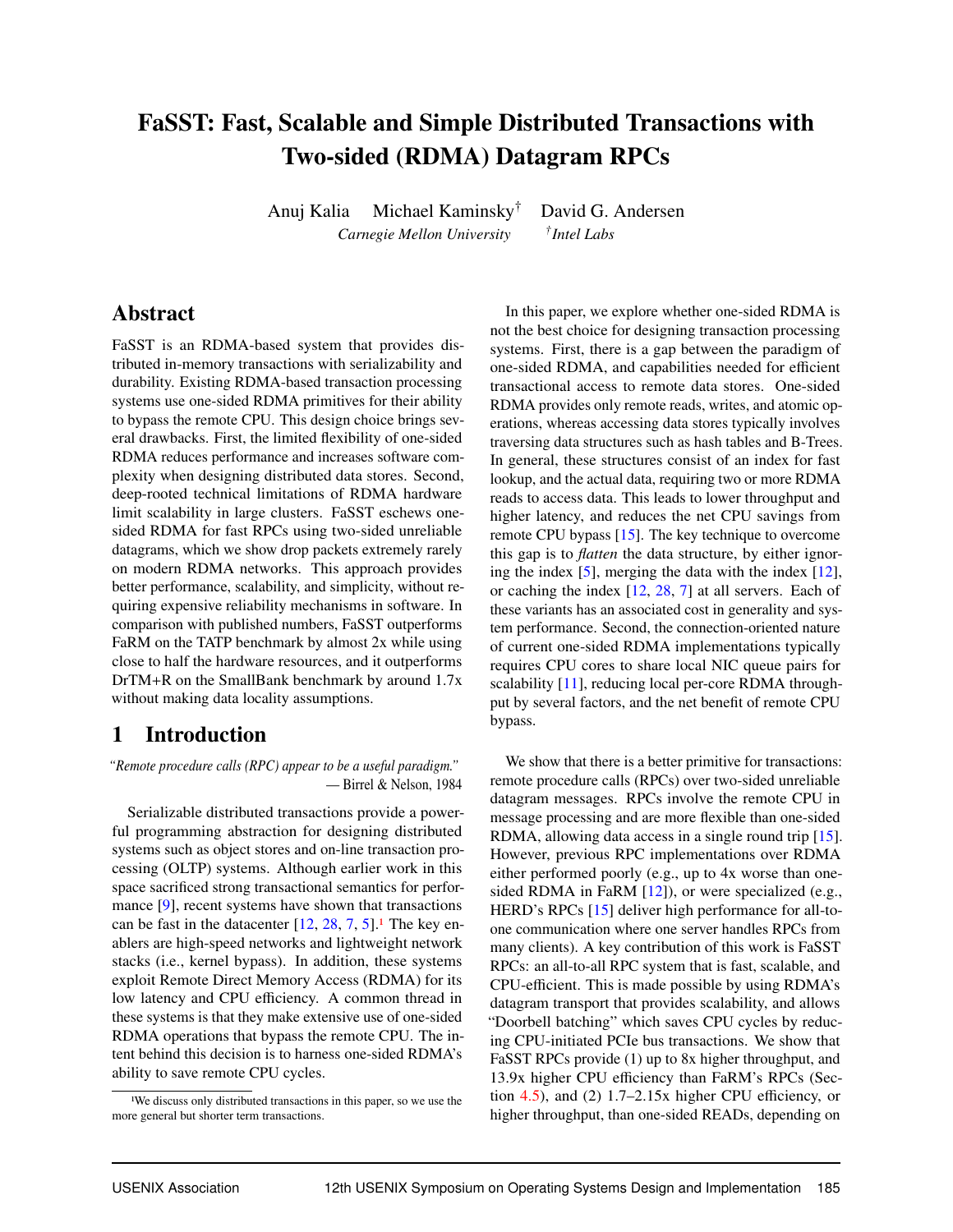whether or not the READs scale to clusters with more than a few tens of nodes (Section 3.3).

Using an unreliable transport layer requires handling packet loss. In RDMA networks such as InfiniBand, however, packet loss is extremely rare because the underlying link layer provides reliability. We did not observe any lost packets in our experiments that transmitted over 50 PB of network data on a real-world InfiniBand cluster with up to 69 nodes. Nevertheless, packet loss can occur during hardware failures, and corner cases of the linklayer's reliability protocol. We detect these losses using coarse-grained timeouts triggered at the RPC requester, and describe how they can be handled similarly to conventional machine failures.

FaSST is a new transaction processing system built on FaSST RPCs. It uses optimistic concurrency control, two-phase commit, and primary-backup replication. Our current implementation supports transactions on an unordered key-value store based on MICA [18], and maps 8-byte keys to opaque objects. We evaluate FaSST using three workloads: a transactional object store, a read-mostly OLTP benchmark called TATP, and a write-intensive OLTP benchmark called Small-Bank. FaSST compares favorably against published permachine throughput numbers. On TATP, FaSST outperforms FaRM [12] by 1.87x when using close to half the hardware (NIC and CPU) resources. On SmallBank, FaSST outperforms DrTM+R [7] by 1.68x with similar hardware without making data locality assumptions. The source code for FaSST and the experiments in this paper is available at <https://github.com/efficient/fasst>.

### 2 Background

### 2.1 Fast distributed transactions

This section outlines the environment that we target with FaSST. FaSST aims to provide distributed transactions inside a single datacenter where a single instance of the system can scale to a few hundred nodes. Each node in the system is responsible for a partition of the data based on a primary key, and nodes operate in the *symmetric model*, whereby each node acts both as a client and a server. For workloads with good data locality (e.g., transactions that only access data in one partition), the symmetric model can achieve higher performance by co-locating transactions with the data they access [11, 12].

FaSST targets high-speed, low-latency key-value transaction processing with throughputs of several million transactions/sec and average latencies around one hundred microseconds on common OLTP benchmarks with short transactions with up to a few tens of keys. Achieving this performance requires in-memory transaction processing, and fast userspace network I/O with polling (i.e., the overhead of a kernel network stack or interrupts is unacceptable). We assume commercially available network equipment: 10-100 Gbps of per-port bandwidth and  $\approx$  2 µs end-to-end latency.

Making data durable across machine failures requires logging transactions to persistent storage, and quick recovery requires maintaining multiple replicas of the data store. Keeping persistent storage such as disk or SSDs on the critical path of transactions limits performance. Similar to recent work, FaSST assumes that the transaction processing nodes are equipped with battery-backed DRAM [12], though future NVRAM technologies, if fast enough, would also work.

Finally, FaSST uses primary-backup replication to achieve fault tolerance. We assume that failures will be handled using a separate fault-tolerant configuration manager that is off of the critical path (the Vertical Paxos model [17]), similar to recent work on RDMA-based distributed transactions [12, 7]. We do not currently implement such a configuration manager.

### 2.2 RDMA

RDMA is a networking concept of which several implementations exist. The Virtual Interface Architecture (VIA) is a popular model for user-level, zero-copy networking [13], and forms the basis of current commodity RDMA implementations such as InfiniBand, RoCE (RDMA over Converged Ethernet), and iWARP (internet Wide Area RDMA Protocol). VIA NICs provide user processes with virtual interfaces to the network. VIA is fundamentally connection-oriented: a connection must be established between a pair of virtual interfaces before they are allowed to communicate. This design decision was made by VIA architects to simplify VIA implementations and reduce latency [13]. The discussion in this paper, and some of our contributions are specific to VIAbased RDMA implementations; we discuss other, noncommodity RDMA implementations in Section 7.1.

In VIA-based RDMA implementations, virtual interfaces are called queue pairs (QPs), each consisting of a send queue and a receive queue. Processes access QPs by posting *verbs* to these queues. Two-sided verbs—SEND and RECV—require involvement of the CPU at both the sender and receiver: a SEND generates a message whose data is written to a buffer specified by the receiver in a preposted RECV. One-sided verbs—READ, WRITE, and ATOMIC—bypass the remote CPU to operate directly on remote memory.

RDMA transports can be connected or connectionless. Connected transports offer one-to-one communication between two queue pairs: to communicate with *N* remote machines, a thread must create *N* QPs. These transports provide one-sided RDMA and end-to-end reliability, but do not scale well to large clusters. This is because NICs have limited memory to cache QP state, and exceeding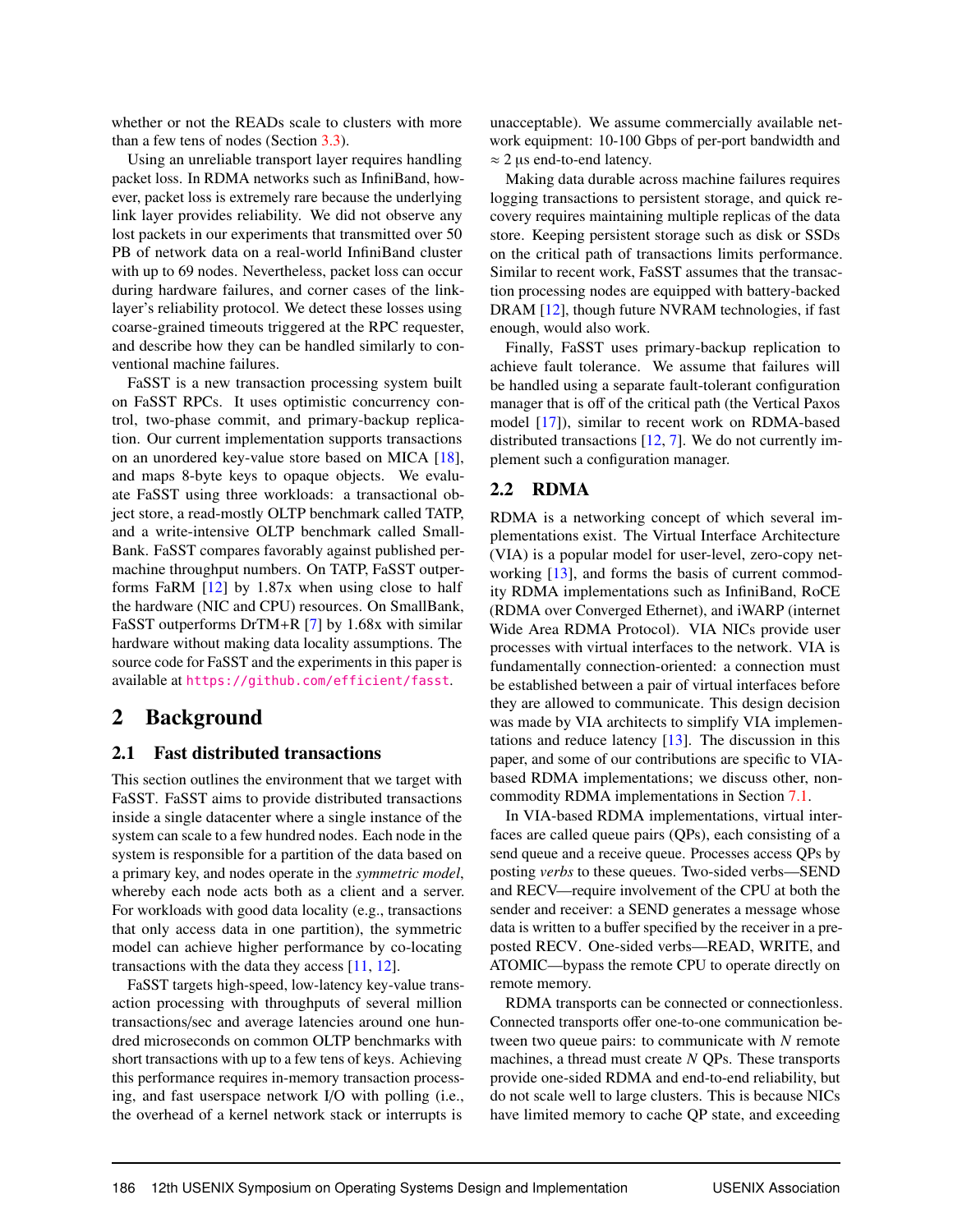|           |  | SEND/RECV WRITE READ/ATOMIC |
|-----------|--|-----------------------------|
| $RC \sim$ |  |                             |
| UC –      |  |                             |
| UD        |  |                             |

Table 1: Verbs supported by each transport type. RC, UC, and UD stand for Reliable Connected, Unreliable Connected, and Unreliable Datagram, respectively.

the size of this state by using too many QPs causes cache thrashing [11]. Connectionless (datagram) transports are extensions to the connection-oriented VIA, and support fewer features than connected transports: they do not provide one-sided RDMA or end-to-end reliability. However, they allow a QP to communicate with multiple other QPs, and have better scalability than connected transports as only one QP is needed per thread.

RDMA transports can further be either reliable or unreliable, although current commodity NICs do not provide a reliable datagram transport. Reliable transports provide in-order delivery of messages and return an error in case of failure. Unreliable transports achieve higher performance by avoiding acknowledgment packets, but do not provide reliability guarantees or return an error on network failures. Modern high-speed networks, including Mellanox's InfiniBand and Intel's OmniPath, also provide reliability below the transport layer [3, 6]. Their link layer uses flow control to prevent congestion-based losses, and retransmissions to prevent bit error-based losses. Infini-Band's physical layer uses Forward Error Correction to fix most bit errors, which themselves are rare. For example, the bit error rate of the InfiniBand cables used in our clusters is less than  $10^{-15}$ . Therefore even unreliable transports, which lack end-to-end reliability, lose packets extremely rarely: we did not lose any packets in around 50 PB of unreliable data transfer (Section 3.4). Note that link-layer flow control in these networks can cause congestion collapse in rare scenarios, leading to low throughput, but not dropped packets.

Current RDMA implementations provide three main transports: Reliable Connected (RC), Unreliable Connected (UC), and Unreliable Datagram (UD). Table 1 shows the subset of verbs supported by implementations of each transport. Not all transport layers provide all types of verbs, so choosing a verb means accepting the limitations of the available transports. Note that only connected transports provide one-sided verbs, limiting the scalability of designs that use these verbs.

## 3 Choosing networking primitives

We now describe the rationale behind our decision to build an RPC layer using two-sided datagram verbs. We show that RPCs are:

| Name | <b>Hardware</b>                                                |
|------|----------------------------------------------------------------|
| CX3  | Mellanox ConnectX-3 (1x 56 Gb/s InfiniBand                     |
|      | ports), PCIe $3.0 \times 8$ , Intel $\Re$ Xeon $\Re$ E5-2450   |
|      | CPU (8 cores, 2.1 GHz), 16 GB DRAM                             |
| CIB  | Mellanox Connect-IB (2x 56 Gb/s InfiniBand                     |
|      | ports), PCIe $3.0 \times 16$ , Intel $\Re$ Xeon $\Re$ E5-2683- |
|      | v3 CPU (14 cores, 2 GHz), 192 GB DRAM                          |
|      | <b>Table 2:</b> Measurement clusters                           |
|      |                                                                |

- 1. Fast: Although READs can outperform similarlysized RPCs on small clusters, RPCs perform better when accounting for the amplification in size or number of READs required to access real data stores.
- 2. Scalable: Datagram RPC throughput and CPU use remains stable as the cluster size increases, whereas READ performance degrades because READs must use connected transport with today's NICs.
- 3. Simple: RPCs reduce the software complexity required to design distributed data stores and transactions compared to one-sided RDMA-based systems.

### 3.1 Advantage of RPCs

Recent work on designing distributed data stores over RDMA-capable networks has largely focused on how to use one-sided RDMA primitives. In these designs, clients access remote data structures in servers' memory using one or more READs, similar to how one would access data in local memory. Various optimizations help reduce the number of READs needed; we discuss two such optimizations and their limitations below.

**Value-in-index:** FaRM  $[11, 12]$  provides hash table access in  $\approx$  1 READ on average by using a specialized index that stores data adjacent to its index entry, allowing data to be READ with the index. However, doing so amplifies the size of the READ by a factor of 6–8x, reducing throughput  $[15]$ . This result highlights the importance of comparing the application-level capabilities of networking primitives: although micro-benchmarks suggest that READs can outperform similar-sized RPCs, READs require extra network traffic and/or round-trips due to their one-sided nature, tipping the scales in the other direction.

Caching the index: DrTM [28, 7] caches the index of its hash table at all servers in the cluster, allowing single-READ GETs; FaRM [12] uses a similar approach for its B-Tree. Although this approach works well when the workload has high locality or skew, it does not work in general because indexes can be large: Zhang et al. report that indexes occupy over 35% of memory for popular OLTP benchmarks in a single-node transaction processing system [30]; the percentage is similar in our implementation of distributed transaction processing benchmarks. In this case, caching even 10% of the index requires *each* machine to dedicate 3.5% of the *total cluster memory*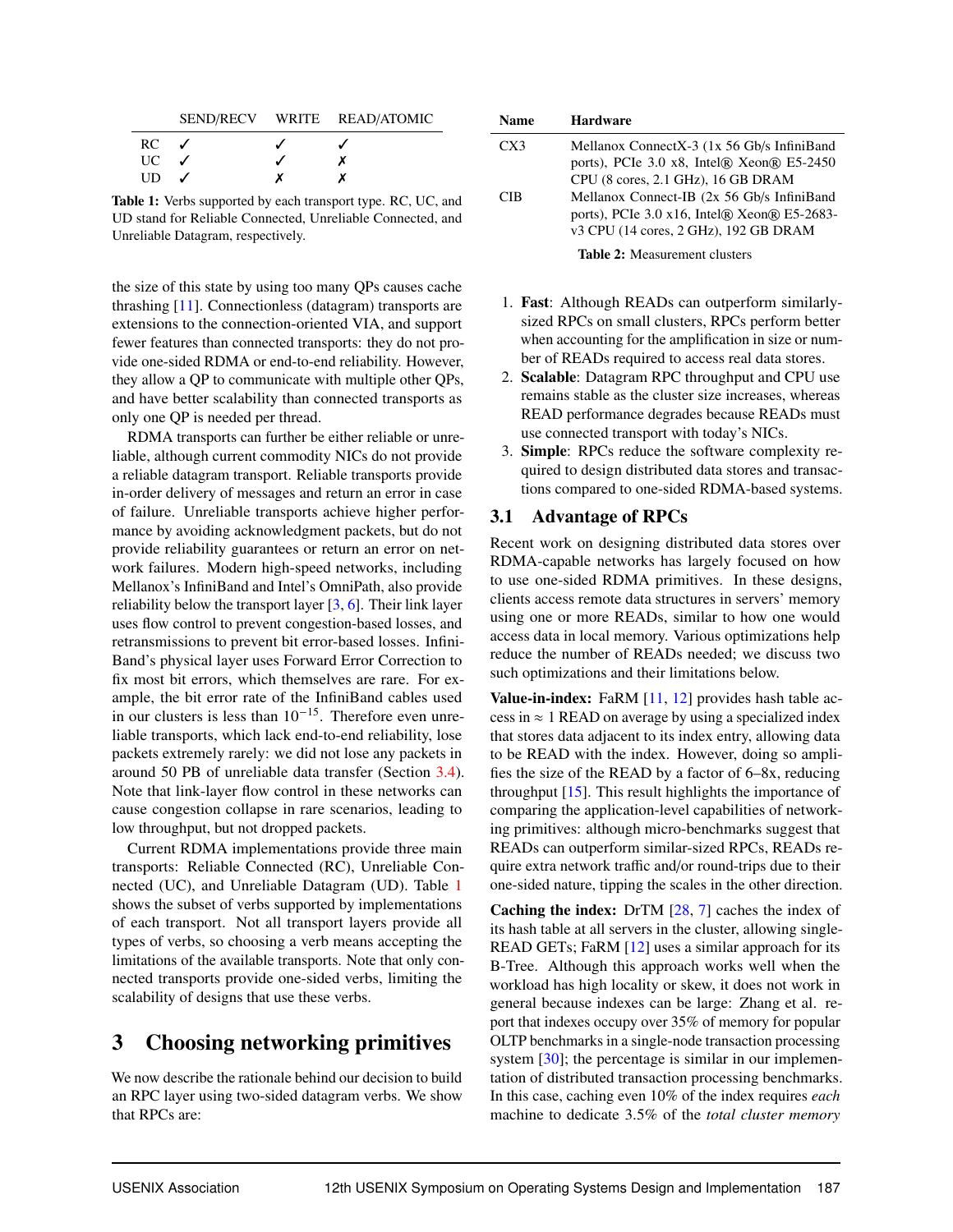*capacity* for the index, which is impossible if the cluster contains more than  $100/3.5 \approx 29$  nodes. The Cell B-Tree [21] caches B-Tree nodes 4 levels above the leaf nodes to save memory and reduce churn, but requires multiple round trips ( $\sim$  4) when clients access the B-Tree using READs.

RPCs allow access to partitioned data stores with two messages: the request and the reply. They do not require message size amplification, multiple round trips, or caching. The simplicity of RPC-based programming reduces the software complexity required to take advantage of modern fast networks in transaction processing: to implement a partitioned, distributed data store, the user writes only short RPC handlers for a single-node data store. This approach eliminates the software complexity required for one-sided RDMA-based approaches [11, 21]. For example, in this paper, we use MICA's hash table design [18] for unordered key-value storage. We made only minor modifications to the MICA codebase to support distributed transactions. In the future, we plan to use Masstree [19] for ordered storage.

### 3.2 Advantage of datagram transport

Datagram transport allows each CPU core to create one datagram QP that can communicate with all remote cores. Since the number of QPs is relatively small (as many as the number of cores), providing each core exclusive access to QPs is possible without overflowing the NIC's cache. Providing exclusive access to QPs with connected transport, however, is not scalable: In a cluster with *N* machines and *T* threads per machine, doing so requires *N* ∗*T* QPs at every machine, which may not fit in the NIC's queue pair cache. Threads can share QPs to reduce the QP memory footprint [11]. Sharing QPs reduces CPU efficiency because threads contend for locks, and the cache lines for QP buffers bounce between their CPU cores. The effect can be dramatic: in our experiments, QP sharing reduces the per-core throughput of one-sided READs by up to 5.4x (Section 3.3.2). Similarly, FaRM's RPCs that use one-sided WRITEs and QP sharing become CPUbottlenecked at 5 million requests/sec (Mrps) per machine [12]. Our datagram-based RPCs, however, do not require QP sharing and achieve up to 40.9 Mrps/machine, and even then they are bottlenecked by the NIC, not CPU (Section 3.3.1).

In comparison with connected transports, datagram transport confers a second important advantage in addition to scalability: *Doorbell batching* reduces CPU use. We describe this feature in a simplified form here; a detailed discussion is available in our earlier paper [16]. User processes post operations to the NIC by writing to a per-QP Doorbell register on the NIC over the PCIe bus, specifying the number of new operations on that QP. This write is relatively expensive for the CPU because

it requires flushing the write buffers, and using memory barriers for ordering. In transactional systems, however, applications can amortize this cost by issuing multiple RDMA work requests at a time. Examples include reading or validating multiple keys for multi-key transactions, or sending update messages to the replicas of a key. With a datagram QP, the process only needs to ring the Doorbell once per batch, regardless of the individual message destinations within the batch. With connected QPs, however, the process must ring multiple Doorbells—as many as the number of destinations appearing in the batch. Note that Doorbell batching does not coalesce packets at the RDMA layer (i.e., it does not put multiple application-level requests in a single RDMA packet); Doorbell batching also does not add latency because we do it opportunistically, i.e., we do not wait for a batch of messages to accumulate.

### 3.3 Performance considerations

Two recent projects study the relative performance of RPCs and one-sided RDMA. In the asymmetric setting where multiple clients send requests to one server, HERD shows that RPCs perform similarly to READs [15]. In HERD, clients send requests to the server via WRITEs over UC; the server responds with SENDs over UD. This approach scales well with the number of clients because the number of *active* queue pairs at the server is small. The server's UC QPs are passive because the server's CPU does not access them; these passive QPs consume little memory in the NIC. The active UD QPs are few in number.

Unfortunately, as noted by Dragojevic et al. [12], HERD's RPC design does not scale well in the symmetric setting required for distributed transactions, where every machine issues requests and responses. This scenario requires many active UC QPs on each node for sending requests. In FaRM's experiments [12] in the symmetric setting, READs outperform *their* RPCs by 4x.

We now present experimental results showing that FaSST's RPCs are a better choice than one-sided RDMA for distributed transactions. The design and implementation of our RPC system is discussed in detail in Section 4; here, we use it to implement basic RPCs where both the request and reply are fixed-size buffers. We first compare the raw throughput of RPCs and one-sided READs by using a small cluster where READs do not require QP sharing. Next, we compare their performance on more realistic, medium-sized clusters.

Clusters used: To show that our results generalize to a range of RDMA hardware, we use two clusters with different NICs and CPU processing power (Table 2). The clusters are named after the initials of their NIC. CX3 is a shared Emulab [29] cluster with 192 nodes; our experiments used up to 69 nodes, depending on the availability of nodes. CX3 nodes have a ConnectX-3 NIC and an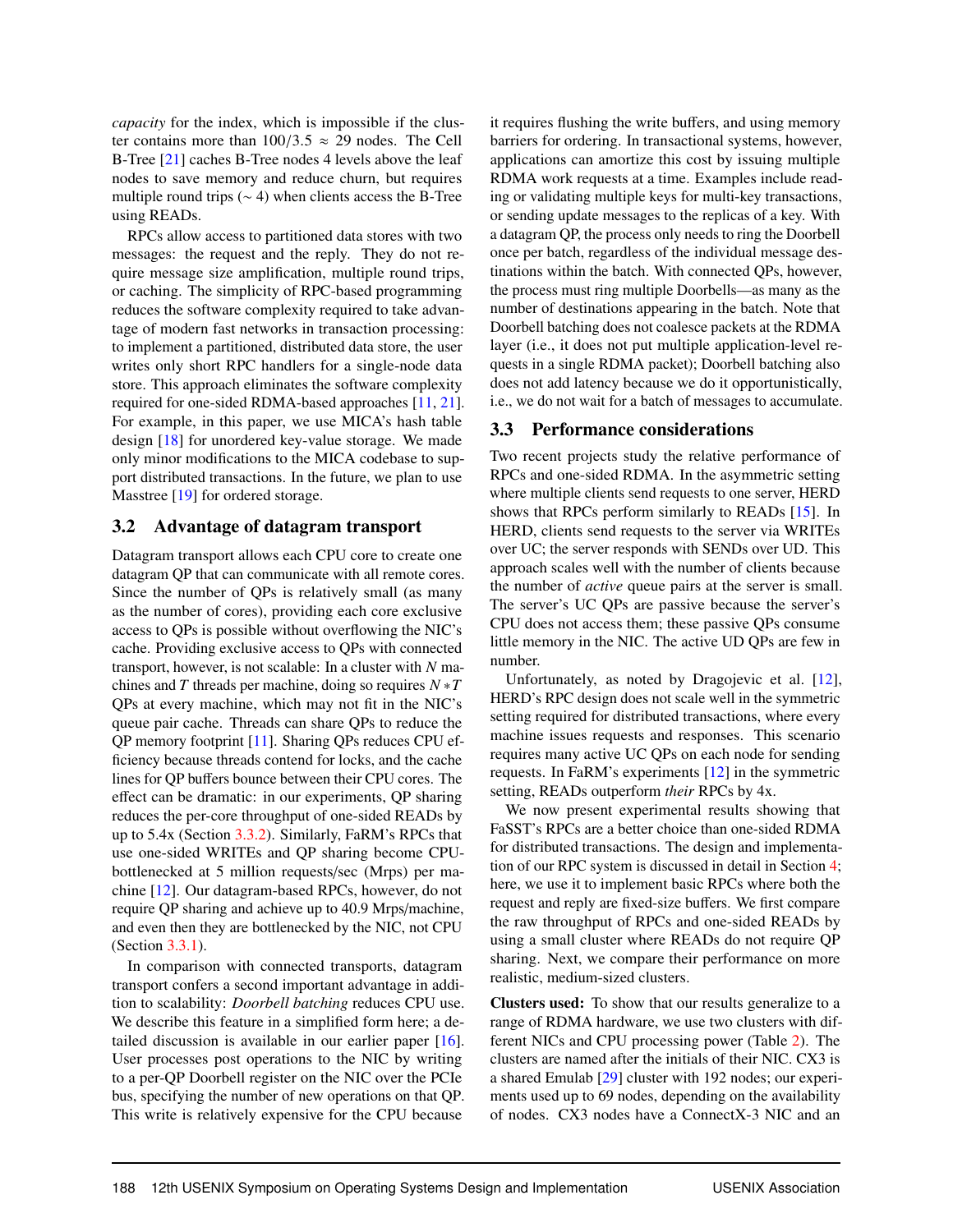Intel SandyBridge CPU with 8 cores. CIB is a private cluster with 11 nodes. CIB nodes have a more powerful Connect-IB NIC that provides 2x more bandwidth and around 4x higher message rate than a ConnectX-3 NIC. They also have a more powerful, 14-core Intel Haswell CPU.

**Experiment setup:** We use a cluster of machines in a symmetric setting, *i.e.*, every machine issues requests (RPC requests or READs) to every other machine. For READs without QP sharing, each thread creates as many RC QPs as the number of machines, and issues READs to randomly chosen machines. We evaluate RPC performance for two request batch sizes (1 and 11) to show the effect of Doorbell batching for requests. We prevent RPC request coalescing (Section 4) by sending each request in a batch to a different machine; this restricts our maximum batch size on CIB to 11.

We compare RPC and READ performance for different response sizes; for RPCs, the request size is fixed at 32 bytes, which is sufficient to read from FaSST's data stores. We report millions of requests per second per machine (Mrps/machine). Note that for RPCs, each machine's CPU also serves responses to requests from other machines, so the number of messages sent by a machine is approximately twice the request rate that we report. Our results show that:

- 1. FaSST RPCs provide good raw throughput. For small messages up to 56 bytes, RPCs deliver a significant percentage of the maximum throughput of similar-sized READs on small clusters: 103-106% on CX3 and 68–80% on CIB, depending on the request batch size. When accounting for the amplification in READ size or number required to access data structures in real data stores, RPCs deliver higher raw throughput than READs.
- 2. On medium-sized clusters, if READs do not share QPs, RPCs provide 1.38x and 10.1x higher throughput on CIB and CX3, respectively. If READs do share QPs, their CPU efficiency drops by up to 5.4x, and RPCs provide 1.7–2.15x higher CPU efficiency.

These experiments highlight the sometimes dramatic difference in performance between micro-benchmarks and more realistic settings.

### 3.3.1 On small clusters

To measure the maximum raw throughput of READs, we use 6 nodes so that only a small number of QPs are needed even for READs: each node on CX3 (8 cores) and CIB (14 cores) uses 48 and 84 OPs, respectively. We use 11 nodes for RPCs to measure performance with a large request batch size—using only 6 nodes for RPCs would restrict the maximum non-coalesced request batch size to 6. (As shown in Section 3.3.2, using 11 nodes for READs gives lower throughput due to cache misses in the NIC,



Figure 1: Small clusters: Throughput comparison of FaSST RPCs (11 nodes) and READs (6 nodes). Note that the two graphs use a different Y scale.

so we use fewer nodes to measure their peak throughput.) Figure 1 shows Mrps/machine for READs and RPCs on the two clusters.

Raw throughput: Depending on the request batch size, FaSST RPCs deliver up to 11.6–12.3 Mrps on CX3, and 34.9–40.9 Mrps on CIB. READs deliver up to 11.2 Mrps on CX3, and 51.2 Mrps on CIB. The throughput of both RPCs and READs is bottlenecked by the NIC: although our experiment used all cores on both clusters, fewer cores can achieve similar throughput, indicating that the CPU is not the bottleneck.

Comparison with READs: Although RPCs usually deliver lower throughput than READs, the difference is small. For response sizes up to 56 bytes, which are common in OLTP, RPC throughput is within 103–106% of READ throughput on CX3, and 68-80% of READ throughput on CIB, depending on the request batch size. For larger responses, READs usually outperform our RPCs, but the difference is smaller than 4x, as is the case for FaRM's one-sided RPCs. This is because FaSST's RPCs are bottlenecked by the NIC on both clusters, whereas FaRM's RPCs become CPU-bottlenecked due to QP sharing (Section 3.3.2). As noted above, these "raw" results are only baseline micro-benchmarks; the following paragraphs consider the numbers in the context of "real-world" settings.

**Effect of multiple READs:** In all cases (i.e., regardless of cluster used, response size, and request batch size), RPCs provide higher throughput than using 2 READs.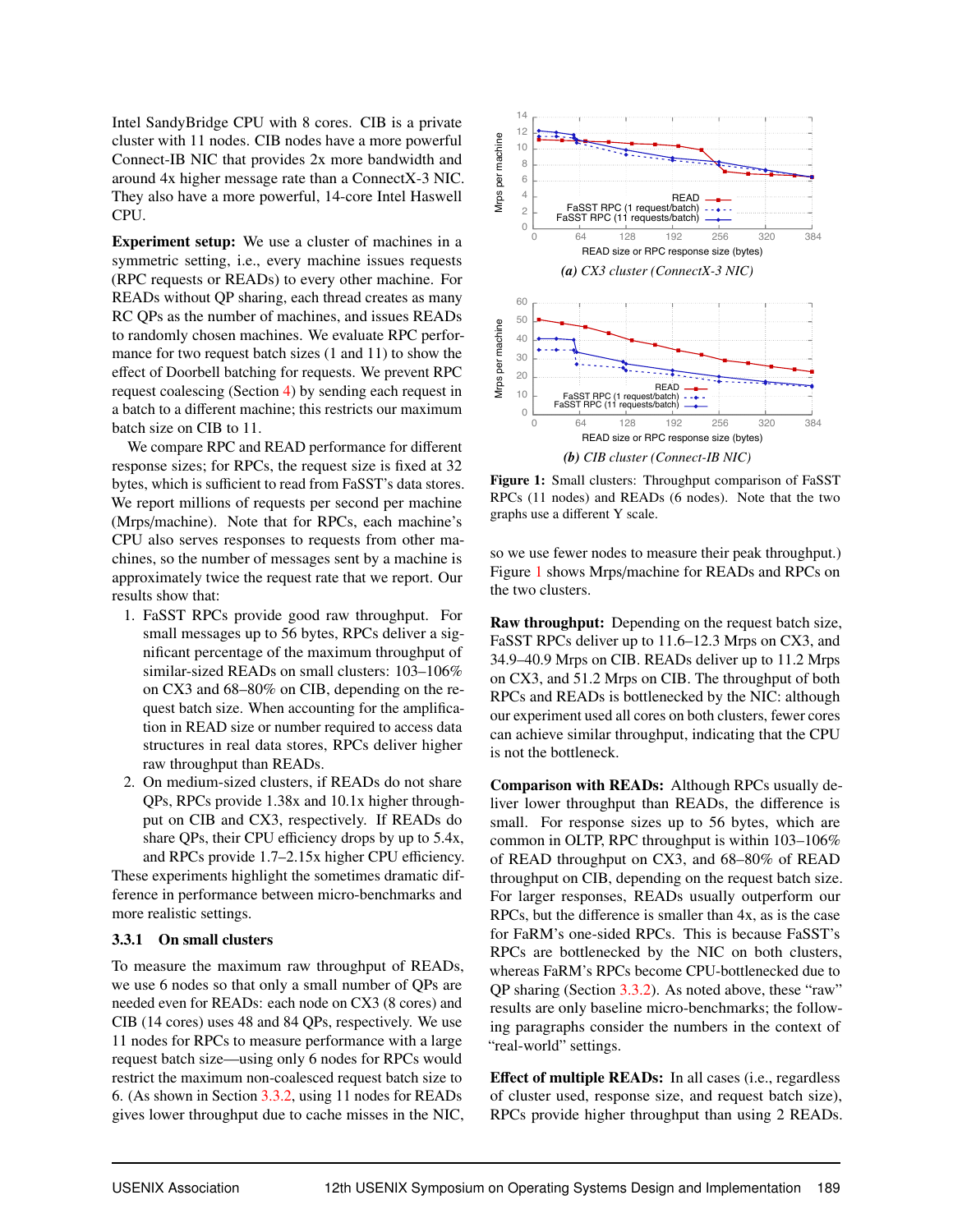

Figure 2: Comparison of FaSST RPC and READ throughput, and the number of QPs used for READs with increasing emulated cluster size.

Thus, for any data store/data structure that requires two or more READs, RPCs provide strictly higher throughput.

Effect of larger READs: Consider, for example, a hash table that maps 8-byte keys to 40-byte values (this configuration is used in one of the database tables in the TATP benchmark in Section  $6$ ) on CX3. For this hash table, FaRM's single-READ GETs require approximately 384byte READs (8x amplification) and can achieve up to 6.5 Mrps/machine on CX3. With FaSST RPCs, these keyvalue requests can be handled in one RPC with an 8-byte request and a 40-byte response (excluding header overheads), and can achieve 11.4–11.8 Mrps/machine (over 75% higher) before the ConnectX-3 NIC becomes the bottleneck. On CIB, 384-byte READs achieve 23.1 Mrps, whereas FaSST RPCs achieve 34.9-40.9 Mrps (over 51%) higher).

### 3.3.2 On medium-sized clusters

Measuring the impact of one-sided RDMA's poor scalability requires more nodes. As the CIB cluster has only 11 physical machines, we emulate the effect of a larger cluster by creating as many QPs on each machine as would be used in the larger cluster. With  $N$  physical nodes, we emulate clusters of  $N * M$  nodes for different values of  $M$ . Instead of creating  $N$  QPs, each worker thread creates  $N * M$  QPs, and connects them to QPs on other nodes. Note that we only do so for READs because for FaSST's RPCs, the number of local QPs does not depend on the number of machines in the cluster.

Figure 2 compares READ and RPC throughput for increasing emulated cluster sizes. We use 32-byte READs and RPC requests and responses. Note that the peak



Figure 3: Per-thread READ throughput with QP sharing (CIB)

READ throughput in this graph is lower than Figure 1 that used 6 nodes. This is because NIC cache misses occur with as few as 11 nodes. On CX3, READ throughput drops to 24% of its peak with as few as 22 emulated nodes. On CIB, READs lose their throughput advantage over RPCs on clusters with 33 or more nodes. The decline with Connect-IB NICs is more gradual than with ConnectX-3 NICs. This may be due to a larger cache or better cache miss pipelining  $[10]$  in the Connect-IB NIC. Section 7.2 discusses the possible impact of future NIC and CPU hardware on queue pair scalability.

**Sharing QPs:** Fewer QPs are required if they are shared between worker threads, but doing so drastically reduces the CPU efficiency of one-sided RDMA. QP sharing is typically implemented by creating several sets of N QPs, where each set is connected to the  $N$  machines [11]. A machine's threads are also grouped into sets, and threads in a set share a QP set.

We measure the loss in CPU efficiency as follows. We use one server machine that creates a tuneable number of QPs and connects them to QPs spread across 5 client machines (this is large enough to prevent the clients from becoming a bottleneck). We run a tuneable number of worker threads on the server that share these QPs, issuing READs on QPs chosen uniformly at random.

We choose the number of QPs and threads per set based on a large hypothetical cluster with 100 nodes and CIB's CPUs and NICs. A Connect-IB NIC supports  $\approx 400$  QPs before READ throughput drops below RPC throughput (Figure 2). In this 100-node cluster, the 400 QPs are used to create 4 sets of 100 connections (QPs) to remote machines. CIB's CPUs have 14 cores, so sets of 3–4 threads share a QP set.

Figure 3 shows per-thread throughput in this experiment. For brevity, we only show results on CIB; the loss in CPU efficiency is comparable on CX3. The hypothetical configuration above requires sharing 100 QPs among at least 3 threads; we also show other configurations that may be relevant for other NICs and cluster sizes. With one thread, there is no sharing of QPs and throughput is high—up to 10.9 Mrps. Throughput with QP sharing between 3 threads, however, is 5.4x lower (2 Mrps).

This observation leads to an important question: If the increase in CPU utilization at the local CPU due to QP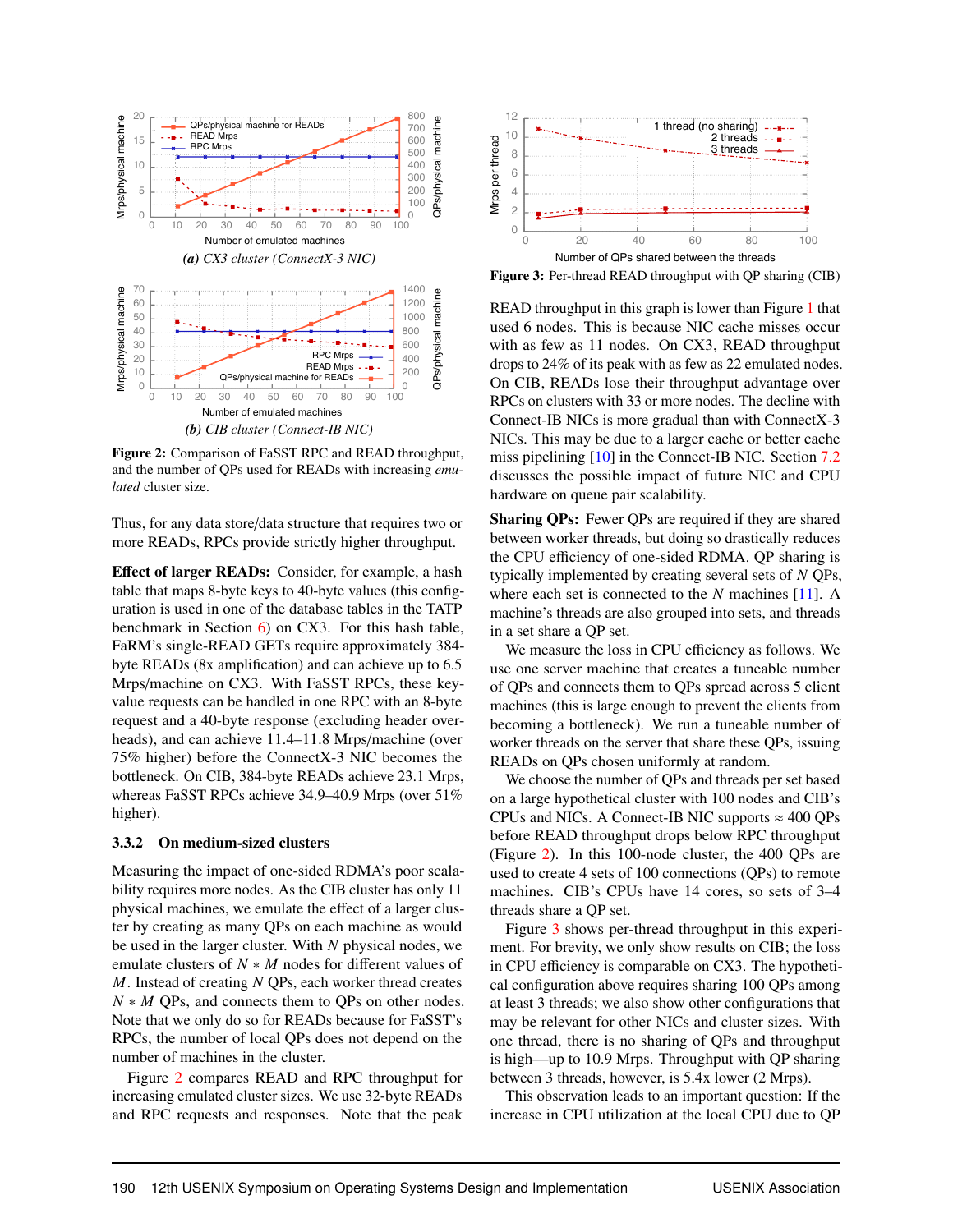sharing is accounted for, do one-sided READs use fewer *cluster-wide* CPU cycles than FaSST's RPCs that do not require QP sharing? We show in Section 4 that the answer is no. FaSST's RPCs provide 3.4–4.3 Mrps per core on CIB—1.7–2.15x higher than READs with QP sharing between 3 threads. Note that in our symmetric setting, each core runs both client and server code. Therefore, READs use cluster CPU cycles at only the client, whereas RPCs use them at both the client and the server. However, RPCs consume fewer *overall* CPU cycles.

### 3.4 Reliability considerations

Unreliable transports do not provide reliable packet delivery, which can introduce programming complexity and/or have performance implications (e.g., increased CPU use), since reliability mechanisms such as timeouts and retransmissions must be implemented in the software RPC layer or application.

To understand FaSST's approach to handling potential packet loss, we make two observations. First, we note that transaction processing systems usually include a reconfiguration mechanism to handle node failures. Reconfiguration includes optionally pausing ongoing transactions, informing nodes of the new cluster membership, replaying transaction logs, and re-replicating lost data [12]. In FaSST, we assume a standard reconfiguration mechanism; we have not implemented such a mechanism because this paper's contribution is not in that space. We expect that, similar to DrTM+R  $[7]$ , FaRM's recovery protocol  $[12]$ can be adapted to FaSST.

The second observation is that in normal operation, packet loss in modern RDMA-capable networks is extremely rare: in our experiments (discussed below), we observed zero packet loss in over 50 PB of data transferred. Packets can be lost during network hardware failures, and corner cases of the link/physical layer reliability protocols. FaSST's RPC layer detects these losses using coarse-grained timeouts maintained by the RPC requester (Section 4.3).

Based on these two observations, we believe that an acceptable first solution for handling packet loss in FaSST is to simply restart one of the two FaSST processes that is affected by the lost RPC packet, allowing the reconfiguration mechanism to make the commit decision for the affected transaction. We discuss this in more detail in Section 5.1.

### 3.4.1 Stress tests for packet loss

Restarting a process on packet loss requires packet losses to be extremely rare. To quantify packet loss on realistic RDMA networks, we set up an experiment on the CX3 cluster, which is similar to real-world clusters with multiple switches, oversubscription, and sharing. It is a shared cluster with 192 machines arranged in a tree

topology with seven leaf and two spine switches, with an oversubscription ratio of 3.5. The network is shared by Emulab users. Our largest experiment used 69 machines connected to five leaf switches.

Threads on these machines use UD transport to exchange 256-byte RPCs. We used 256-byte messages to achieve both high network utilization and message rate. Threads send 16 requests to remote threads chosen uniformly at random, and wait for all responses to arrive before starting the next batch. A thread stops making progress if a request or reply packet is lost. Threads routinely output their progress messages to a log file; we manually inspect these files to ensure that all threads are making progress.

We ran the experiment without a packet loss for approximately 46 hours. (We stopped the experiment when a log file exhausted a node's disk capacity.) The experiment generated around 100 trillion RPC packets and 33.2 PB of network data. Including other smaller-scale experiments with 20–22 nodes, we have transferred over 50 PB of network data without a lost packet.

While we observed zero packet loss, we detected several reordered packets. Using sequence numbers embedded in the RPC packets, we observed around 1500 reordered packets in 100 trillion packets transferred. Reordering happens due to multi-path in CX3: although there is usually a single deterministic path between each source and destination node, the InfiniBand subnet manager sometimes reconfigures the switch routing tables to use different paths.

## 4 FaSST RPCs

FaSST's RPCs are designed for transaction workloads that use small ( $\sim 100$  byte) objects and a few tens of keys. This layer abstracts away details of RDMA, and is used by higher-layer systems such as our transaction processing system. Key features of FaSST's RPCs include integration with coroutines for efficient network latency hiding, and optimizations such as Doorbell batching and message coalescing.

### 4.1 Coroutines

RDMA network latency is on the order of 10 µs under load, which is much higher than the time spent by our applications in computation and local data store accesses. It is critical to not block a thread while waiting for an RPC reply. Similar to Grappa [22], FaSST uses coroutines (cooperative multitasking) to hide network latency: a coroutine yields after initiating network I/O, allowing other coroutines to do useful work while the RPC is in flight. Our experiments showed that a small number  $(~ 20)$  of coroutines per thread is sufficient for latency hiding, so FaSST uses standard coroutines from the Boost C++ li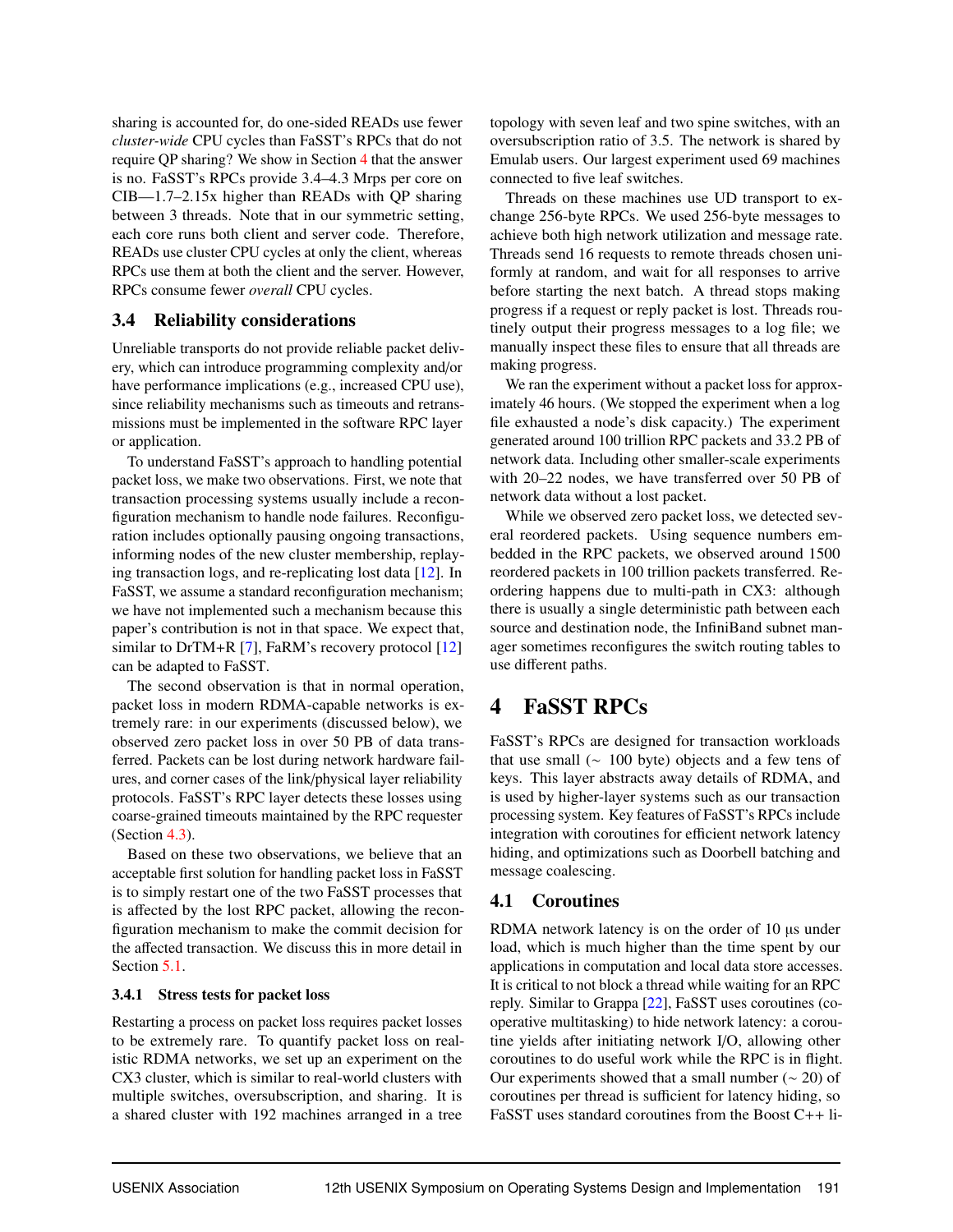brary instead of Grappa's coroutines, which are optimized for use cases with thousands of coroutines. We measured the CPU overhead to switch between coroutines to be 13–20 ns.

In FaSST, each thread creates one RPC endpoint that is shared by the coroutines spawned by the thread. One coroutine serves as the master; the remaining are workers. Worker coroutines only run application logic and issue RPC requests to remote machines, where they are processed by the master coroutine of the thread handling the request. The master coroutine polls the network to identify any newly-arrived request or response packets. The master computes and sends responses for request packets. It buffers response packets received for each worker until all needed responses are available, at which time it invokes the worker.

### 4.2 RPC interface and optimizations

A worker coroutine operates on batches of  $b \ge 1$  requests, based on what the application logic allows. The worker begins by first creating new requests without performing network I/O. For each request, it specifies the request type (e.g., access a particular database table, transaction logging, etc.), and the ID of destination machine. After creating a batch of requests, the worker invokes an RPC function to send the request messages. Note that an RPC request specifies the destination machine, not the destination thread; FaSST chooses the destination thread as the local thread's ID–based peer on the destination machine. Restricting RPC communication to between thread peers improves FaSST's scalability by reducing the number of coroutines that can send requests to a thread (Section 4.4).

Request batching. Operating on batches of requests has several advantages. First, it reduces the number of NIC Doorbells the CPU must ring from *b* to 1, saving CPU cycles. Second, it allows the RPC layer to coalesce messages sent to the same destination machine. This is particularly useful for multi-key transactions that access multiple tables with same primary key, e.g., in the SmallBank benchmark (Section 6). Since our transaction layer partitions tables by a hash of the primary key, the table access requests are sent in the same packet. Third, batching reduces coroutine switching overhead: the master yields to a worker only after receiving responses for all *b* requests, reducing switching overhead by a factor of *b*.

Response batching: Similar to request batching, FaSST also uses batching for responses. When the master coroutine polls the NIC for new packets, it typically receives more than one packet. On receiving a batch of *B* request packets, it invokes the request handler for each request, and assembles a batch of *B* response packets. These responses are sent using one Doorbell. Note that the master does not wait for a batch of packets to accumulate before sending responses to avoid adding latency.

Cheap RECV posting: FaSST's RPCs use two-sided verbs, requiring RECVs to be posted on the RECV queue before an incoming SEND arrives. On our InfiniBand hardware, posting RECVs requires creating descriptors in the host-memory RECV queue, and updating the queue's host-memory head pointer. No CPU-initiated PCIe transactions are required as the NIC fetches the descriptors using DMA reads. In FaSST, we populate the RECV queue with descriptors once during initialization, after which the descriptors are not accessed by the CPU; new RECVs re-use descriptors in a circular fashion, and can be posted with a single write to the cached head pointer. Doing so required modifying the NIC's device driver, but it saves CPU cycles.

It is interesting to note that in FaSST, the NIC's RECV descriptor DMA reads are redundant, since the descriptors never change after initialization. Avoiding these DMA reads may be possible with device firmware changes or with future programmable NICs; doing so will likely give FaSST's RPCs a large throughput boost [16].

### 4.3 Detecting packet loss

The master coroutine at each thread detects packet loss for RPCs issued by its worker coroutines. The master tracks the progress of each worker by counting the number of responses received for the worker. A worker's progress counter stagnates if and only if one of the worker's RPC packets (either the request or the response) is lost: If a packet is lost, the master never receives all responses for the worker; it never invokes the worker again, preventing it from issuing new requests and receiving more responses. If no packet is lost, the master eventually receives all responses for the worker. The worker gets invoked and issues new requests—we do not allow workers to yield to the master without issuing RPC requests.

If the counter for a worker does not change for timeout seconds, the master assumes that the worker suffered a packet loss. On suspecting a loss, the master kills the FaSST process on its machine (Section 5.1). Note that, before it is detected, a packet loss affects only the progress of one worker, i.e., other workers can successfully commit transactions until the loss is detected. This allows us to use a large value for timeout without affecting FaSST's availability. We currently set timeout to one second. In our experiments with 50+ nodes, we did not observe a false positive with this timeout value. We observed false positives with significantly smaller timeout values such as 100 ms. This can happen, for instance, if the thread handling the RPC response gets preempted [12].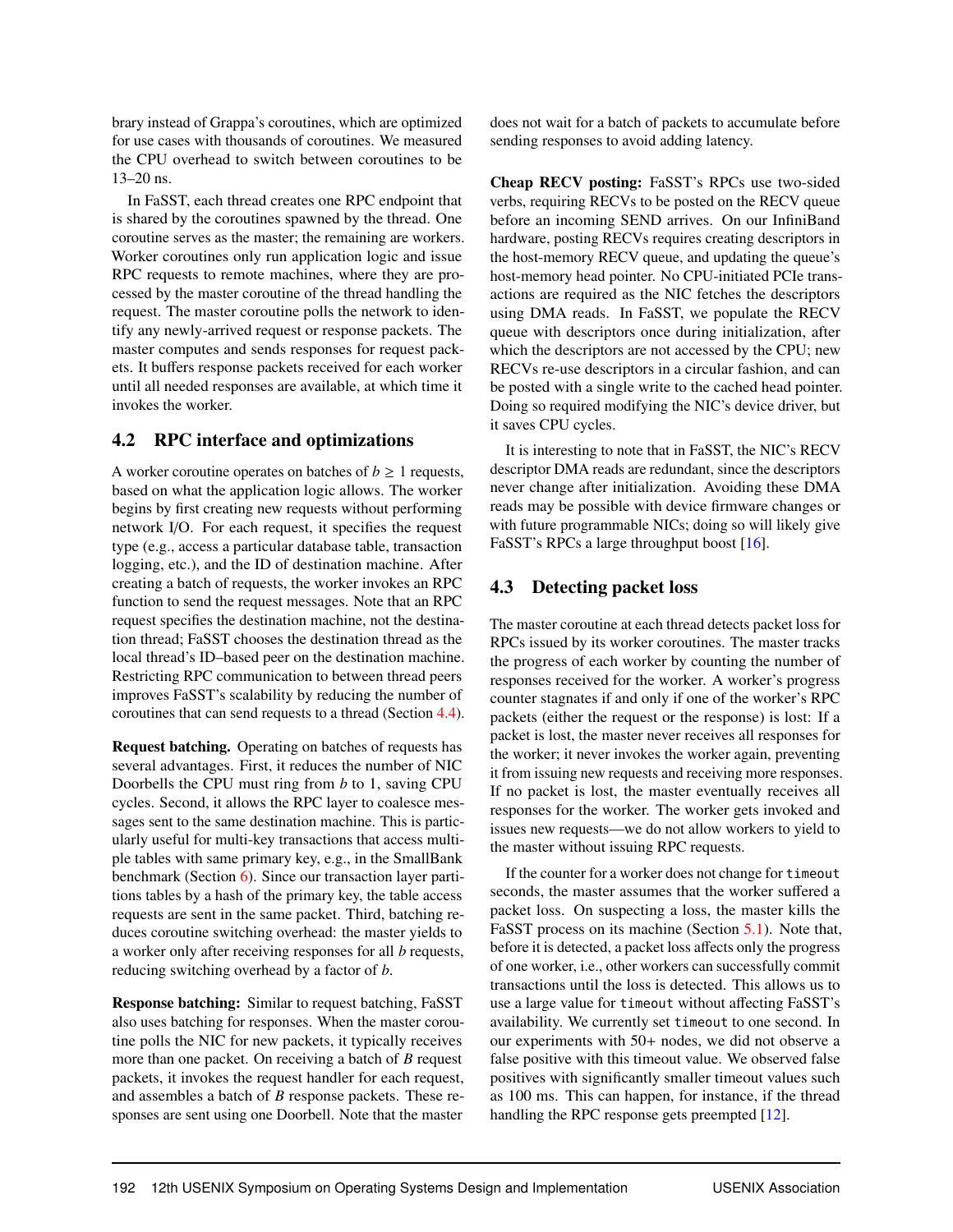### **4.4 RPC limitations**

Although FaSST aims to provide general-purpose RPCs, we do currently not support workloads that require messages larger than the network's MTU (4 KB on our InfiniBand network). These workloads are likely to be bottlenecked by network bandwidth with both RPC- and one-sided RDMA-based designs, achieving similar performance. This limitation can be addressed in several performance-neutral ways if needed.<sup>2</sup>

FaSST also restricts each coroutine to one message per destination machine per batch; the message, however, can contain multiple coalesced requests. This restriction is required to keep the RECV queues small so that they can be cached by the NIC. Consider a cluster with  $N$  nodes,  $T$ threads per node, and  $c$  coroutines per thread. For a given thread, there are  $N$  peer threads, and  $N * c$  coroutines that can send requests to it. At any time, each thread must provision as many RECVs in its RECV queue as the number of requests that can be sent to it. Allowing each coroutine  $m$  messages per destination machine requires maintaining  $(N * c * m)$  RECVs per RECV queue. A fairly large cluster with  $N = 100$ ,  $c = 20$ , and  $T = 14$  requires 14 RECV queues of size  $2000 \times m$  at each machine.  $m = 1$ was sufficient for our workloads and worked well in our experiments, but significantly larger values of  $m$  reduce RPC performance by causing NIC cache thrashing.

Supporting a larger cluster may require reducing RECV queue size. This can be achieved by reducing the number of requests allowed from a local thread to a particular remote machine from c to some smaller number; a coroutine yields if its thread's budget for a remote machine is temporarily exhausted. This will work well with large clusters and workloads without high skew, where the probability of multiple coroutines sending requests to the same remote machine is small.

#### **Single-core RPC performance** 4.5

We showed in Section 3.3 that FaSST RPCs provide good per-NIC throughput. We now show that they also provide good single-core throughput. To measure per-core throughput, we run one thread per machine, 20 coroutines per thread, and use 32-byte RPCs. We use all 11 available machines on CIB; we use 11 machines on CX3 for comparison. We evaluate RPC performance with multiple request batch sizes. To prevent request coalescing by our RPC layer, we choose a different machine for each request in the batch.

For our RPC baseline, we use a request batch size of one, and disable response batching. We then enable the request batching, cheap RECV posting, and response



Figure 4: Per-core RPC throughput as optimizations 2–6 are added

batching optimizations in succession. Figure 4 shows the results from this experiment. Note that the batching optimizations do not apply to READs, because Doorbells cannot be batched across the connected OPs. For brevity, we discuss only CIB here.

Even without any optimizations, FaSST RPCs are more CPU-efficient than READs with QP sharing: our baseline achieves 2.6 Mrps, whereas READs achieve up to 2 Mrps with QP sharing between 3 or more threads (Fig $ure 3)$ . With a request batch size of 3 and all optimizations enabled, FaSST RPCs achieve 4 Mrps-2x higher than READs. Peak RPC throughput with one request per batch is 3.4 Mrps (not shown).

With 11 requests per batch, FaSST RPCs achieve 4.3 Mrps. At this request rate, each CPU core issues 17.2 million verbs per second on average: 4.3 million SENDs each for requests and responses, and 8.6 million for their RECVs. This large advantage over one-sided READs (which achieve 2 million verbs per second) arises from FaSST's use of datagram transport, which allows exclusive access to QPs and Doorbell batching.

**Comparison with FaRM RPCs: FaRM's RPCs achieve** up to 5 Mrps with one Connect X-3 NIC and 16 CPU cores [11]. Their throughput does not increase noticeably when another ConnectX-3 NIC is added  $[12]$ , so we expect them to provide  $\approx$  5 Mrps with a Connect-IB NIC. FaSST RPCs can achieve 34.9–40.9 Mrps (Figure 1), i.e., up to 8x higher throughput per NIC. FaRM's RPCs achieve  $5/16 = 0.31$  Mrps per core; FaSST can achieve 3.4–4.3 Mrps per core depending on the request batch size (up to 13.9x higher).

#### 5 **Transactions**

FaSST provides transactions with serializability and durability on partitioned distributed data stores. FaSST's data stores map 8-byte keys to opaque application-level objects. Each key is associated with an 8-byte header, consisting of a lock bit, and a 63-bit version number. The header is used for concurrency control and for ordering commit

<sup>&</sup>lt;sup>2</sup>Infrequent small but > 4KB messages could be segmented in the RPC layer. Alternately, a three-message exchange wherein the sender requests that the recipient use a one-sided READ to obtain a large message payload could be used.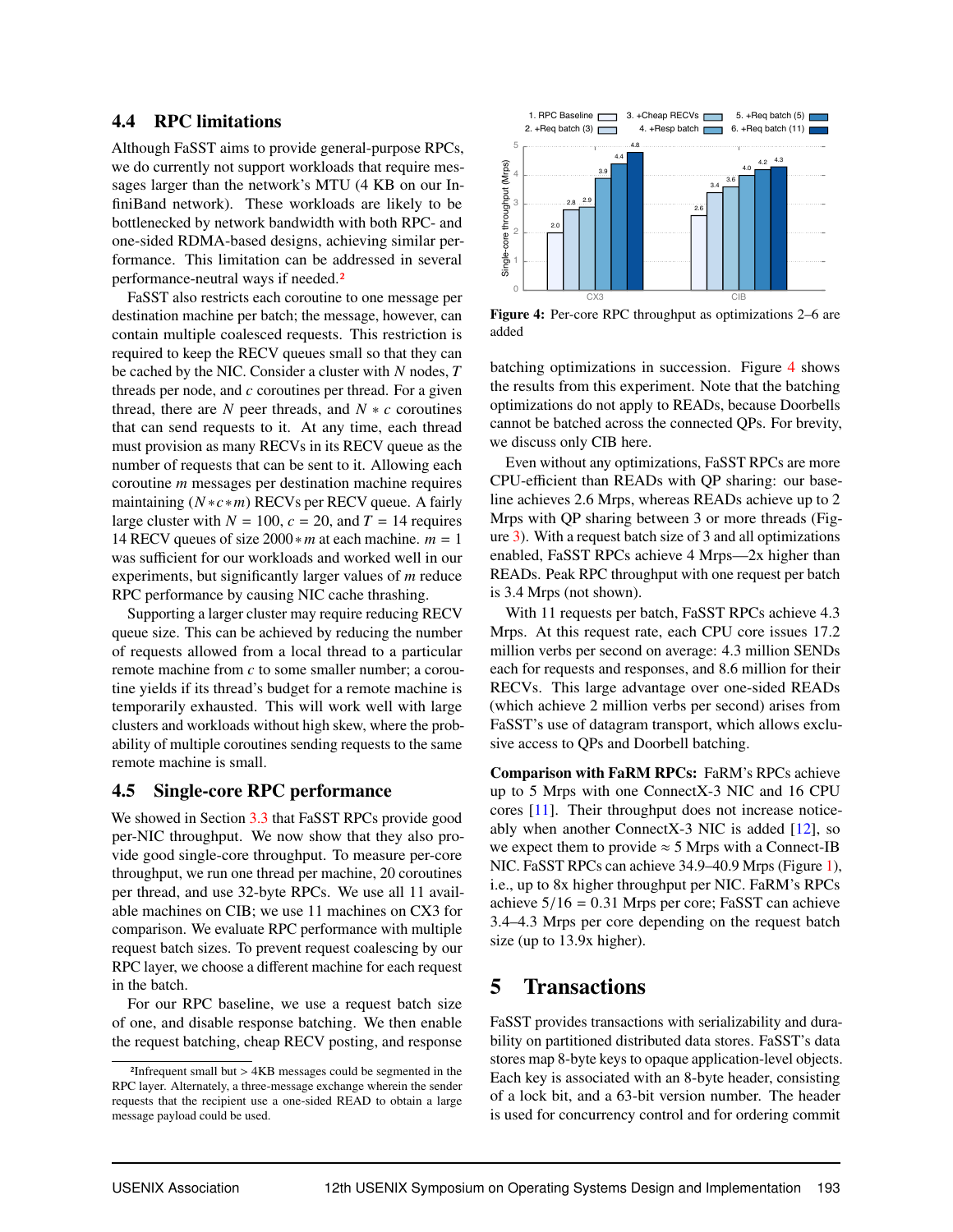

Figure 5: Layout of main and overflow buckets in our MICAbased hash table

log records during recovery. Several keys can map to the same header.

We have implemented transactions for an unordered key-value store based on MICA [18]. The key-value store uses a hash table composed of associative buckets (Figure 5) with multiple  $(7-15)$  slots to store key-value items. Each key maps to a *main* bucket. If the number of keys mapping to a main bucket exceeds the bucket capacity, the main bucket is dynamically linked to a chain of *overflow* buckets. The header for all keys stored in a main bucket and its linked overflow buckets is maintained in the main bucket.

In FaSST, worker coroutines run the transaction logic and act as transaction coordinators. FaSST's transaction protocol is inspired by FaRM's, with some modifications for simplicity. FaSST uses optimistic concurrency control and two-phase commit for distributed atomic commit, and primary-backup replication to support high availability. We use the Coordinator Log [24] variant of two-phase commit for its simplicity. Figure 6 summarizes FaSST's transaction protocol. We discuss the protocol's phases in detail below. All messages are sent using FaSST RPCs. We denote the set of keys read and written by the transaction by *R* (read set) and *W* (write set) respectively. We assume that the transaction first reads the keys it writes, i.e.,  $W \subseteq R$ .

1. Read and lock: The transaction coordinator begins execution by reading the header and value of keys from their primaries. For a key in *W*, the coordinator also requests the primary to lock the key's header. The flexibility of RPCs allows us to read and lock keys in a single round trip. Achieving this with one-sided RDMA requires 2 round trips: one to lock the key using an ATOMIC operation, and one to read its value [7]. If any key in *R* or *W* is already locked, the coordinator aborts the transaction by sending unlock RPCs for successfully locked keys.

2. Validate: After locking the write set, the coordinator checks the versions of its read set by requesting the versions of *R* again. If any key is locked or its version has changed since the first phase, the coordinator aborts the transaction.

3. Log: If validation succeeds, the transaction can commit. To commit a transaction, the coordinator replicates



Figure 6: FaSST's transaction protocol with tolerance for one node failure.  $P_1$  and  $P_2$  are primaries and  $B_1$  and  $B_2$  are their backups. *C* is the transaction coordinator, whose log replica is *L*1. The solid boxes denote messages containing applicationlevel objects. The transaction reads one key from  $P_1$  and  $P_2$ , and updates the key on *P*2.

its commit log record at  $f + 1$  log replicas so that the transaction's commit decision survives *f* failures. The coordinator's host machine is always a log replica, so we send *f* RPCs to remote log replicas. The commit log record contains *W*'s key-value items and their fetched versions.

4. Commit backup: If logging succeeds, the coordinator sends update RPCs to backups of *W*. It waits for an ACK from each backup before sending updates to the primaries. This wait ensures that backups process updates for a bucket in the same order as the primary. This ordering is not required in FaRM, which can drop out-oforder bucket updates as each update contains the contents of the entire bucket. FaSST's updates contain only one key-value item and are therefore smaller, but cannot be dropped.

5. Commit primary: After receiving all backup ACKs, the coordinator sends update RPCs to the primaries of *W*. On receiving an update, a primary updates the key's value, increments its version, and unlocks the key.

Similar to existing systems [12, 28], FaSST omits validation and subsequent phases for single-key read-only transactions.

### 5.1 Handling failures and packet loss

Currently, the FaSST implementation provides serializability and durability, but not high availability. Similar to prior single-node transaction systems [27], we have implemented the normal case datapath (logging and replication) to the extent that fast recovery is possible, but we have not implemented the actual logic to recover from a machine failure. We assume that FaRM's mechanisms to detect and recover from machine failures, such as leases, cluster membership reconfiguration, log replay, and rereplication of lost data can be adapted to FaSST; we dis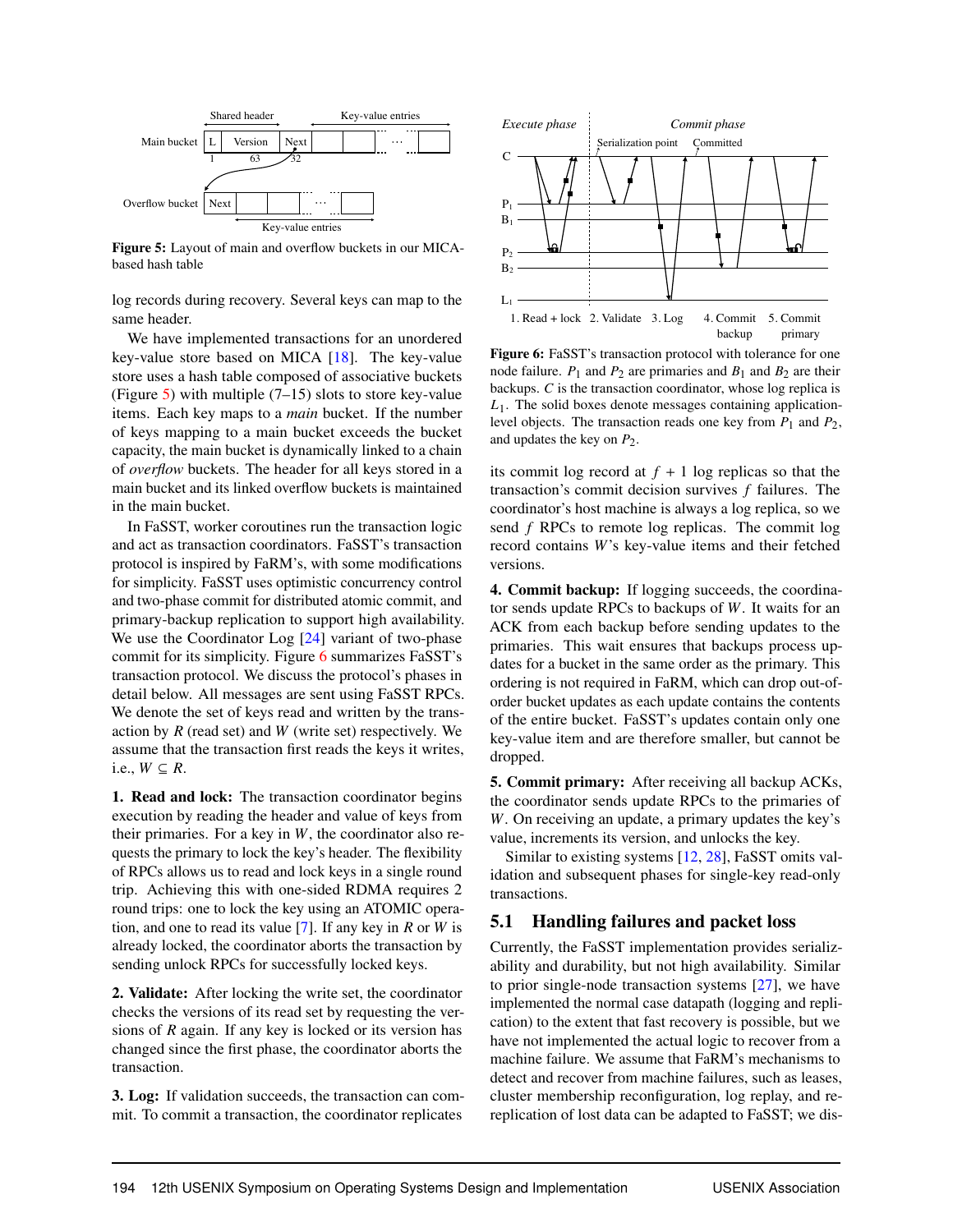cuss how packet losses can be handled below. Note that our implementation is insensitive to packet reordering since each RPC message is smaller than the network's MTU.

We convert a packet loss to a machine failure by killing the FaSST process on the machine that detects a lost RPC packet (Section 4.3). The transaction affected by the lost packet will not make progress until the killed FaSST process is detected (e.g., via leases); then the transaction's commit/abort decision will be handled by the recovery mechanism. This basic scheme can be improved (e.g., the victim node can be re-used to avoid data re-replication since it need not reboot), but that is not the focus of our work.

In Section 3.4, we measured the packet loss rate of our network at less than one in 50 PB of data. Since we did not actually lose a packet, the real loss rate may be much lower, but we use this upper-bound rate for a ballpark availability calculation. In a 100-node cluster where each node is equipped with 2x56 Gbps InfiniBand and transfers data at full-duplex bandwidth, 50 PB will be transferred in approximately 5 hours. Therefore, packet losses will translate to less than 5 machine failures per day. Assuming that each failure causes 50 ms of downtime as in FaRM [12], FaSST will achieve five-nines of availability.

### 5.2 Implementation

We now discuss details of FaSST's transaction implementation. Currently, FaSST provides transactions on 8-byte keys and opaque objects up to 4060 bytes in size. The value size is limited by our network's MTU (4096 bytes) and the commit record header overhead (36 bytes). To extend a single-node data store for distributed transactions, a FaSST user writes RPC request handlers for pre-defined key-value requests (e.g., get, lock, put, and delete). This may require changes to the single-node data store, such as supporting version numbers. The user registers database tables and their respective handlers with the RPC layer by assigning each table a unique RPC request type; the RPC subsystem invokes a table's handler on receiving a request with its table type.

The data store must support concurrent local read and write access from all threads in a node. An alternate design is to create exclusive data store partitions per thread, instead of per-machine partitions as in FaSST. As shown in prior work [18], this alternate design is faster for local data store access since threads need not use local concurrency control (e.g., local locks) to access their exclusive partition. However, when used for distributed transactions, it requires the RPC subsystem to support all-to-all communication between threads, which reduces scalability by amplifying the required RECV queue size (Section 4.4). We chose to sacrifice higher CPU efficiency

|             | <b>Nodes</b> | <b>NICs</b> | CPUs (cores used, GHz)                   |
|-------------|--------------|-------------|------------------------------------------|
| FaSST (CX3) | -50          |             | $1x E5-2450 (8, 2.1 GHz)$                |
| E-DM 1191   |              |             | $2.55$ DE 2650 (16 2.0 CH <sub>2</sub> ) |

| <b>FaRM [12]</b> | 90. | $2x E5-2650$ (16, 2.0 GHz)                                       |
|------------------|-----|------------------------------------------------------------------|
| $DrTM+R171$      | 6   | $1x E5-2450-v3(8, 2.3 GHz)$                                      |
|                  |     | <b>Table 3:</b> Comparison of clusters used to compare published |

numbers. The NIC count is the number of ConnectX-3 NICs. All CPUs are Intel® Xeon ® CPUs. DrTM+R's CPU has 10 cores but their experiments use only 8 cores.

on small clusters for a more pressing need: cluster-level scalability.

### 5.2.1 Transaction API

The user writes application-level transaction logic in a worker coroutine using the following API.

**AddToReadSet(K, \*V)** and **AddToWriteSet(K, \*V, mode)** enqueue key K to be fetched for reading or writing, respectively. For write set keys, the write mode is either insert, update, or delete. After the coroutine returns from Execute (see below) the value for key K is available in the buffer V. At this point, the application's transaction logic can modify V for write set keys to the value it wishes to commit.

**Execute()** sends the execute phase-RPCs of the transaction protocol. Calling Execute suspends the worker coroutine until all responses are available. Note that the AddToReadSet and AddToWriteSet functions above do not generate network messages immediately: requests are buffered until Execute is called. This allows the RPC layer to send all requests in with one Doorbell, and coalesce requests sent to the same remote machine. Applications can call Execute multiple times in one transaction after adding more keys. This allows transactions to choose new keys based on previously fetched keys.

Execute fails if a read or write set key is locked. In this case, the transaction layer returns failure to the application, which then must call Abort.

**Commit()** runs the commit protocol, including validation, logging and replication, and returns the commit status. **Abort()** sends unlock messages for write set keys.

### 6 Evaluation

We evaluate FaSST using 3 benchmarks: an object store, a read-mostly OLTP benchmark, and a write-intensive OLTP benchmark. We use the simple object store benchmark to measure the effect of two factors that affect FaSST's performance: multi-key transactions and the write-intensiveness of the workload. All benchmarks include 3-way logging and replication, and use 14 threads per machine.

We use the other two benchmarks to compare against two recent RDMA-based transaction systems, FaRM [12] and DrTM+R [7]. Unfortunately, we are unable do a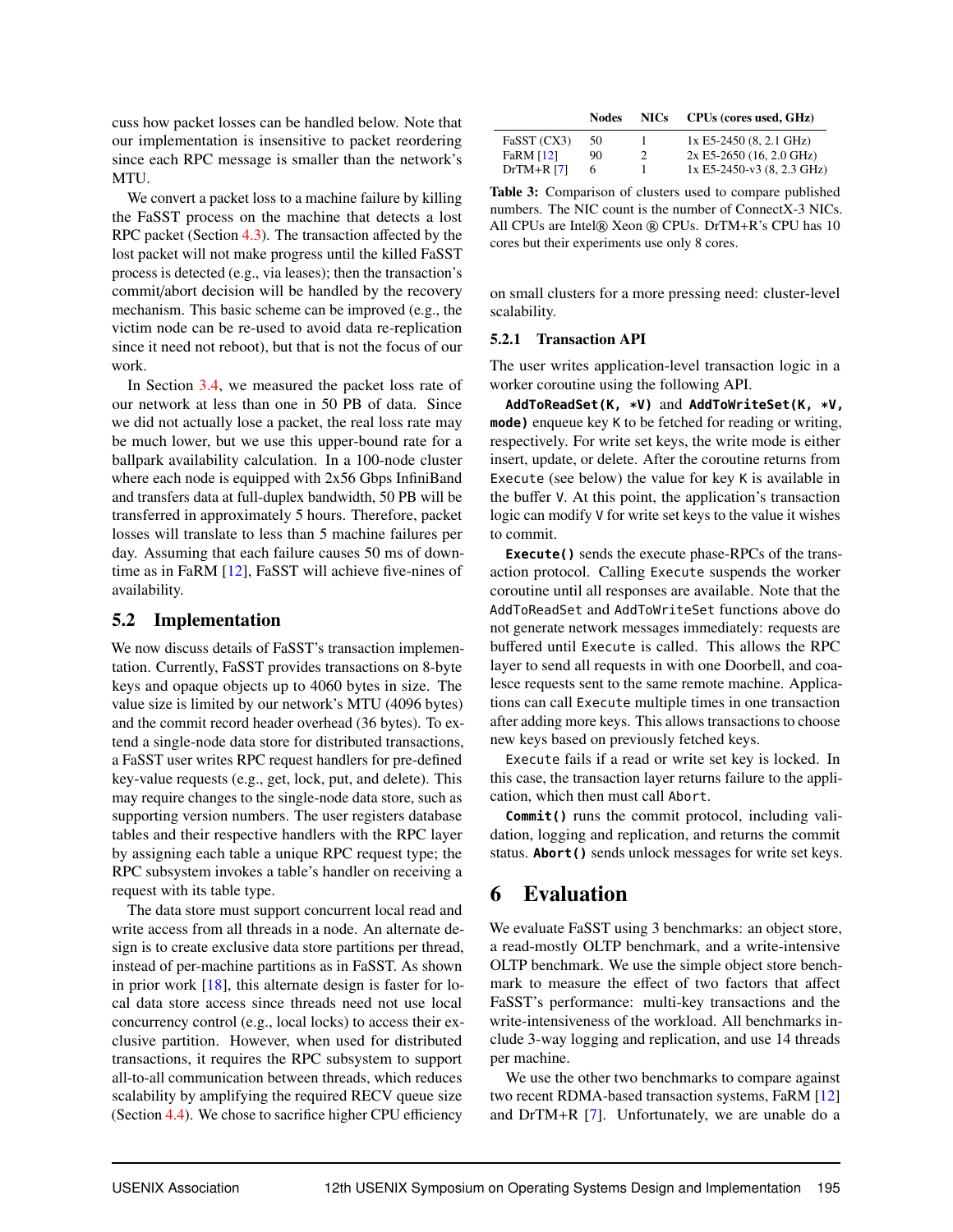direct comparison by running these systems on our clusters. FaRM is not open-source, and DrTM+R depends on Intel's Restricted Transactional Memory (RTM). Intel's RTM is disabled by default on Haswell processors due to a hardware bug that can cause unpredictable behavior. It can be re-enabled by setting model-specific registers  $[28]$ , but we were not permitted to do so on the CIB cluster.

For a comparison against published numbers, we use the CX3 cluster which has less powerful hardware (NIC and/or CPU) than used in FaRM and DrTM+R; Table 3 shows the differences in hardware. We believe that the large performance difference between FaSST and other systems (e.g., 1.87x higher than FaRM on TATP with half the hardware resources; 1.68x higher than DrTM+R on SmallBank without locality assumptions) offsets performance variations due to system and implementation details. We also use the CIB cluster in our evaluation to show that FaSST can scale up to more powerful hardware.

**TATP** is an OLTP benchmark that simulates a telecommunication provider's database. It consists of 4 database tables with small key-value pairs up to 48 bytes in size. TATP is read-intensive: 70% of TATP transactions read a single key, 10% of transactions read 1–4 keys, and the remaining 20% of transactions modify keys. TATP's read-intensiveness and small key-value size makes it wellsuited to FaRM's design goal of exploiting remote CPU bypass: 80% of TATP transactions are read-only and do not involve the remote CPU. Although TATP tables can be partitioned intelligently to improve locality, we do not do so (similar to FaRM).

SmallBank is a simple OLTP benchmark that simulates bank account transactions. SmallBank is writeintensive: 85% of transactions update a key. Our implementation of SmallBank does not assume data locality. In DrTM+R, however, single-account transactions (comprising 60% of the workload) are initiated on the server hosting the key. Similarly, only a small fraction  $(< 10\%)$ of transactions that access two accounts access accounts on different machines. These assumptions make the workload well-suited to DrTM+R's design goal of optimizing local transactions by using hardware transactional memory, but they save messages during transaction execution and commit. We do not make either of these assumptions and use randomly chosen accounts in all transactions.

Although the TPC-C benchmark  $[26]$  is a popular choice for evaluating transaction systems, we chose not to include it in our benchmarks for two reasons. First, TPC-C has a high degree of locality: only around 10% of transactions  $(1\% \text{ of keys})$  access remote partitions. The speed of local transactions and data access, which our work does not focus on, has a large impact on TPC-C performance. Second, comparing performance across TPC-C implementations is difficult. This is due to differences in data structures (e.g., using hash tables instead of B-Trees



Figure 7: Object store performance. The solid and patterned bars show transaction throughput and RPC request rate, respectively. The Y axis is in log scale.

for some tables), interaction of the benchmark with system optimizations (e.g., FaRM and DrTM+R use caching to reduce READs, but do not specify cache hit rates), and contention level (DrTM+R uses 1 TPC-C "warehouse" per thread whereas FaRM uses  $\approx$  7, which may reduce contention).

### 6.1 Object store

We create an object store with small objects with 8-byte keys and 40-byte values. We scale the database by using 1 million keys per thread in the cluster. We use workloads with different read and write set sizes to evaluate different aspects of FaSST. An object store workload in which transactions read  $r$  keys, and update  $w$  of these keys (on average) is denoted by  $O(r, w)$ ; we use  $O(1,0)$ ,  $O(4,0)$ , and  $O(4,2)$  to evaluate single-key readonly transactions, multi-key read-only transactions, and multi-key read-write transactions. All workloads choose keys uniformly at random; to avoid RPC-level coalescing, keys are chosen such that their primaries are on different machines. Figure 7 shows FaSST's performance on the object store workloads on the two clusters.

### 6.1.1 Single-key read-only transactions

With  $O(1,0)$  FaSST achieves 11.0 million transactions per second (Mtps) per machine on CX3. FaSST is bottlenecked by the ConnectX-3 NIC: this throughput corresponds to 11.0 million RPC requests per second (Mrps), which is 96.5% of the NIC's maximum RPC throughput in this scenario.

On CIB, FaSST achieves 32.3 Mtps/machine and is CPU-limited. This is because  $O(1,0)$  does not allow Doorbell batching for requests, leading to low percore throughput. Although CIB's CPUs can saturate the NIC without request Doorbell batching for an RPC microbenchmark that requires little computation (Section 3.3.1), they cannot do so for  $O(1,0)$  which requires key-value store accesses.

**Comparison:** FaRM  $[12]$  reports performance for the  $O(1,0)$  workload. FaRM uses larger, 16-byte keys and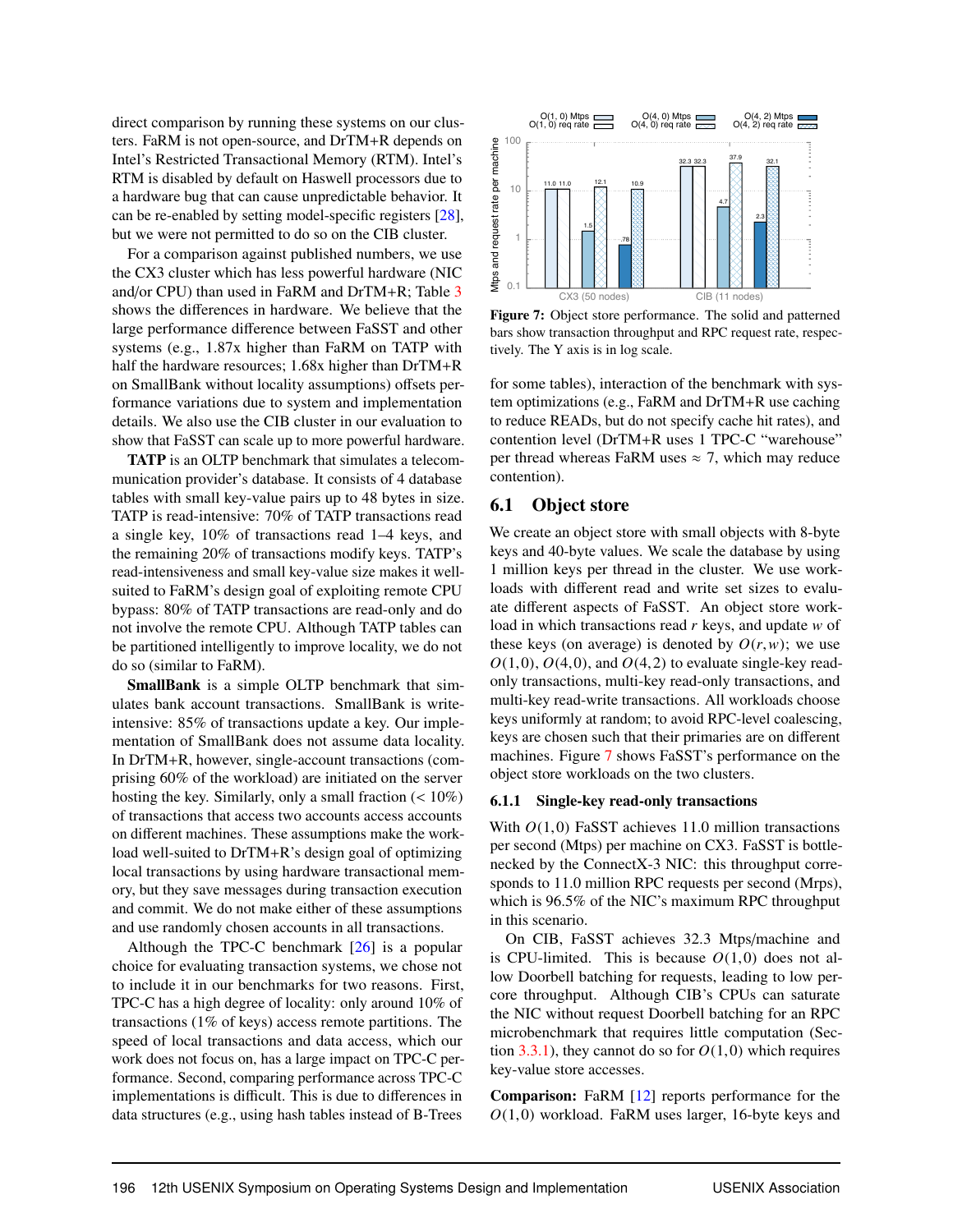32-byte values. Our FaSST implementation currently supports only 8-byte keys, but we use larger, 40-byte values to keep the key-value item size identical. Using 16-byte keys is unlikely to change our results.3

FaRM achieves 8.77 Mtps/machine on a 90-node cluster with  $O(1,0)$ . It does not saturate its 2 ConnectX-3 NICs and is instead bottlenecked by its 16 CPU cores. FaSST achieves 1.25x higher per-machine throughput with 50 nodes on CX3, which has close to half of FaRM's hardware resources per node (Table 3). *Although <sup>O</sup>*(1,0) *is well-suited to FaRM's design goal of remote CPU bypass (i.e., no transaction involves the remote CPU), FaRM performs worse than FaSST.* Note that with FaRM's hardware—2 ConnectX-3 NICs and 16 cores—FaSST will deliver higher performance; based on our CIB results, we expect FaSST to saturate the two ConnectX-3 NICs and outperform FaRM by 2.5x. ranchwa achieves sort with propination on a sole-nouse cluster.<br>
The War and is instead bottlenecked by its 16 CPU close.<br>
NIC and is instead bottlenecked by its 16 CPU close.<br>
NIC and is not allow the sole of the state o

### 6.1.2 Multi-key transactions

With multi-key transactions, FaSST reduces per-message CPU use by using Doorbell batching for requests. With *<sup>O</sup>*(4,0), FaSST achieves 1.5 and 4.7 Mtps/machine on CX3 and CIB, respectively. (The decrease in Mtps from  $O(1,0)$  is because the transactions are larger.) Similar to *<sup>O</sup>*(1,0), FaSST is NIC-limited on CX3. On CIB, however, although FaSST is CPU-limited with  $O(1,0)$ , it becomes NIC-limited with *<sup>O</sup>*(4,0). With *<sup>O</sup>*(4,0) on CIB, each machine generates 37.9 Mrps on average, which matches the peak RPC throughput achievable with a request batch size of 4.

With multi-key read-write transactions in *<sup>O</sup>*(4,2), FaSST achieves 0.78 and 2.3 Mtps/machine on CX3 and CIB, respectively. FaSST is NIC-limited on CX3. On CIB, the bottleneck shifts to CPU again because key-value store inserts into the replicas' data stores are slower than lookups.

Comparison: FaRM does not report object store results for multi-key transactions. However, as FaRM's connected transport does not benefit from Doorbell batching, we expect the gap between FaSST's and FaRM's performance to increase. For example, while FaSST's RPC request rate increases from 32.3 Mrps with  $O(1,0)$  to 37.9 Mrps with  $O(4,0)$ , the change in FaRM's READ rate is likely to be negligible.

### 6.2 TATP

We scale the TATP database size by using one million TATP "subscribers" per machine in the cluster. We use all CPU cores on each cluster and increase the number of machines to measure the effect of scaling. Figure 8



shows the throughput on our clusters. On CX3, FaSST achieves 3.6 Mtps/machine with 3 nodes (the minimum required for 3-way replication), and 3.55 Mtps/machine with 50 nodes. On CIB, FaSST's throughput increases to 8.7 Mtps/machine with 3–11 nodes. In both cases, FaSST's throughput scales linearly with cluster size.

Comparison: FaRM [12] reports 1.55 Mtps/machine for TATP on a 90-node cluster. With a smaller 50-node cluster, however, FaRM achieves higher throughput ( $\approx 1.9$ Mtps/machine) [1]. On 50 nodes on CX3, FaSST's throughput is  $87\%$  higher. Compared to  $O(1,0)$ , the TATP performance difference between FaSST and FaRM is higher. TATP's write transactions require using FaRM's RPCs, which deliver 4x lower throughput than FaRM's one-sided READs, and up to 8x lower throughput than FaSST's RPCs (Section 4.5).

### 6.3 SmallBank

To scale the SmallBank database, we use 100,000 bank accounts per thread. 4% of the total accounts are accessed by 90% of transactions. (Despite the skew, the workload does not have significant contention due to the large number of threads, and therefore "bank accounts" in the workload/cluster.) This configuration is the same as in DrTM [28]. Figure 9 shows FaSST's performance on our clusters. FaSST achieves 1.57–1.71 Mtps/machine on CX3, and 4.2–4.3 Mtps/machine on CIB, and scales linearly with cluster size.

Comparison: DrTM+R [7] achieves 0.93 Mtps/machine on a cluster similar to CX3 (Table 3), but with more powerful CPUs. FaSST outperforms it by over 1.68x on CX3, and over 4.5x on CIB. DrTM+R's lower performance comes from three factors. First, ATOMICs lead to a fundamentally slower protocol. For example, excluding logging and replication, for a write-set key, DrTM+R uses four separate messages to read, lock, update, and unlock the key; FaSST uses only two messages. Second, as shown

<sup>3</sup>On a single node, FaSST's data store (MICA) delivers similar GET throughput (within 3%) for these two key-value size configurations. Throughput is *higher* with 16-byte keys, which could be because MICA's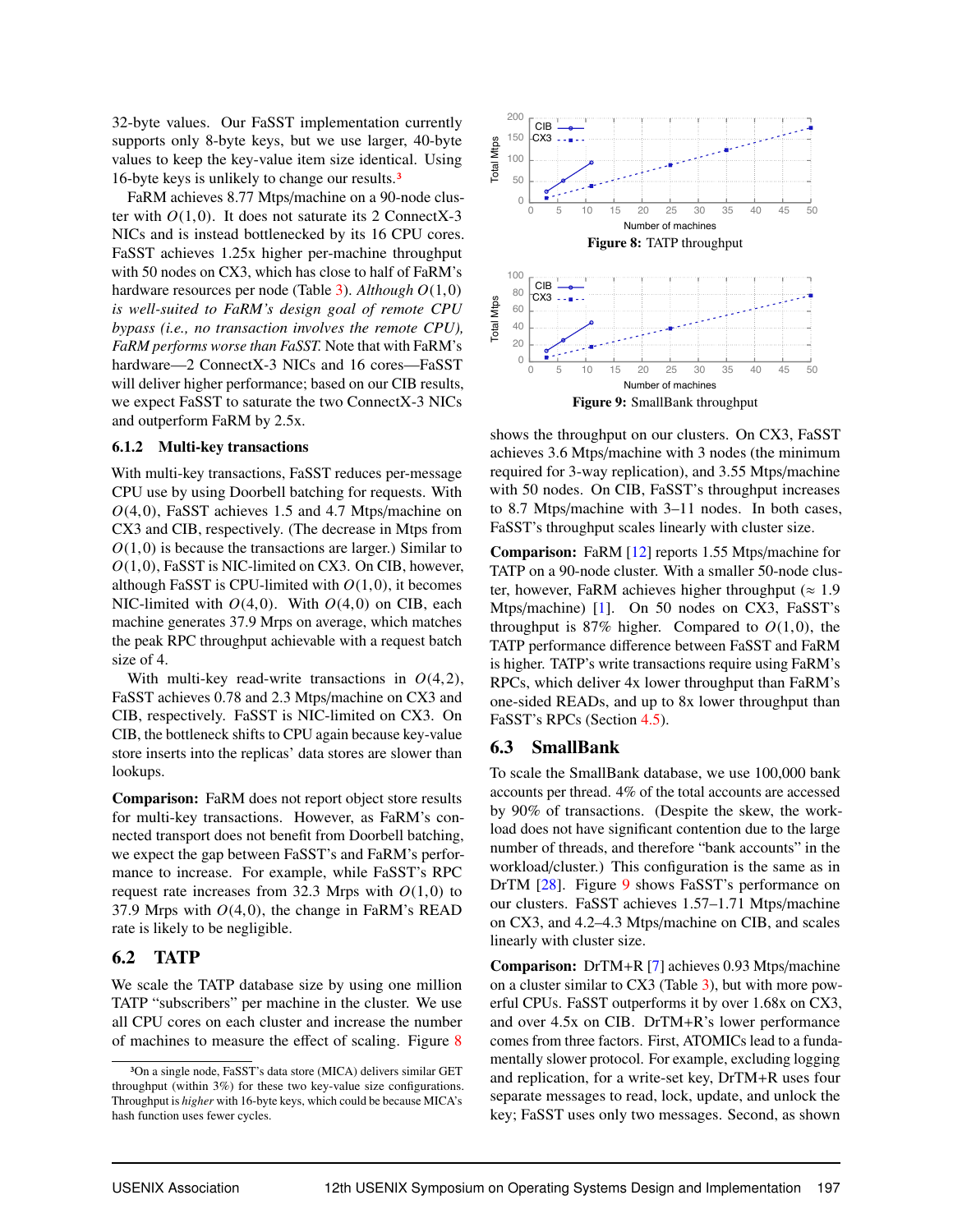

in our prior work, ATOMICs perform poorly (up to 10x worse than READs) on the ConnectX-3 NICs [16] used in DrTM+R; evaluation on Connect-IB NICs may yield better performance, but is unlikely to outperform FaSST because of the more expensive protocol. Third, DrTM+R does not use queue pair sharing, so their reported performance may be affected by NIC cache misses.

### 6.4 Latency

For brevity, we discuss FaSST's latency only for TATP on CIB. Figure 10 shows FaSST's median and  $99<sup>th</sup>$  percentile latency for successfully committed TATP transactions. To plot a throughput-latency curve, we vary the request load by increasing the number of worker coroutines per thread from 1 to 19; each machine runs 14 threads throughout. We use at most 19 worker coroutines per thread to limit the RECV queue size required on a (hypothetical) 100-node cluster to 2048 RECVs (Section 4.4). Using the next available RECV queue size with 4096 RECVs can cause NIC cache misses for some workloads. With one worker coroutine per thread, the total transaction throughput is 19.7 Mtps with 2.8 µs median latency and 21.8  $\mu$ s 99<sup>th</sup> percentile latency. Since over 50% of committed transactions in TATP are single-key reads, FaSST's median latency at low load is close to the network's RTT. This shows that our batching optimizations do not add noticeable latency. With 19 worker coroutines per thread, cluster throughput increases to 95.7 Mtps, and median and 99<sup>th</sup> percentile latency increase to 12.6  $\mu$ s and 87.2  $\mu$ s, respectively.

### 7 Future trends

### 7.1 Scalable one-sided RDMA

A key limitation of one-sided RDMA on current commodity hardware is its low scalability. This limitation itself comes from the fundamentally connection-oriented nature of the Virtual Interface Architecture. Two attempts at providing scalable one-sided RDMA are worth mentioning.

DCT: Mellanox's Dynamically Connected Transport [2] (DCT) preserves their core connection-oriented design, but dynamically creates and destroys one-to-one connections. This provides software the illusion of using one QP to communicate with multiple remote machines, but at a prohibitively large performance cost for our workloads: DCT requires three additional network messages when the target machine of a DCT queue pair changes: a disconnect packet to the current machine, and a two-way handshake with the next machine to establish a connection [8]. In a high fanout workload such as distributed OLTP, this increases the number of packets associated with each RDMA request by around 1.5x, reducing performance.

A detailed evaluation of DCT on CIB is available in FaSST's source code repository. Here, we discuss DCT's performance in the READ rate benchmark used in Section 3.3.1. We use 6 machines and 14 threads per machine, which issue 32-byte READs to machines chosen uniformly at random. We vary the number of outstanding READs per thread, and the number of DCT QPs used by each thread. (Using only one DCT QP per thread limits its throughput to approximately one operation per multiple RTTs, since a QP cannot be used to READ from multiple machines concurrently. Using too many DCT QPs causes cache NIC misses.) We achieve only up to 22.9 Mrps per machine—55.3% lower than the 51.2 Mrps achievable with standard READs over the RC transport (Figure 1).

Portals: Portals is a less-widespread RDMA specification that provides scalable one-sided RDMA using a connectionless design [4]. Recently, a hardware implementation of Portals—the Bull eXascale Interconnect [10]—has emerged, currently available only to HPC customers. The availability of scalable one-sided RDMA may reduce the performance gap between FaSST and FaRM/DrTM+R. However, even with scalable one-sided RDMA, transaction systems that use it will require large or multiple READs to access data stores, reducing performance. Further, it is likely that RPC implementations that use scalable one-sided WRITEs will provide even better performance than FaSST's two-sided RPCs by avoiding the NIC and PCIe overhead of RECVs. However, WRITE-based RPCs do not scale well on current commodity hardware.

In this paper, we took an extreme position where we used only RPCs, demonstrating that remote CPU bypass is not required for high performance transactions, and that a design using optimized RPCs can provide better performance. *If scalable one-sided RDMA becomes commonly available in the future, the best design will likely be hybrid of RPCs and remote bypass, with RPCs used for accessing data structures during transaction execution, and scalable one-sided WRITEs used for logging and replication during transaction commit.*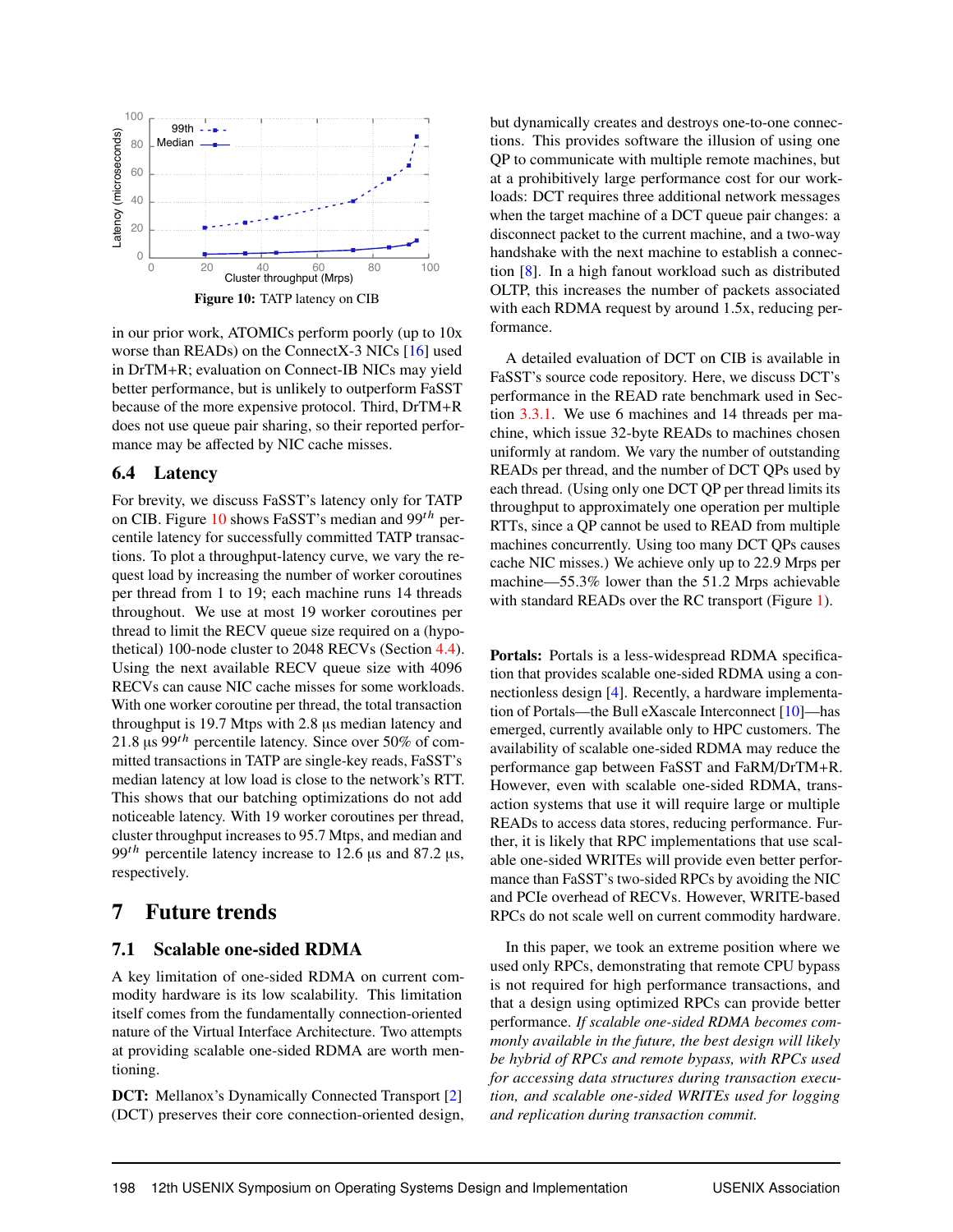### 7.2 More queue pairs

Our experiments show that the newer Connect-IB NIC can cache a larger number of QPs than ConnectX-3 (Figure 2). Just as advances in technology yield NICs that are faster and have more/better cache, newer CPUs will also have more cores. We showed earlier that sharing QPs between only 2 threads causes CPU efficiency to drop by several factors (Figure 3). Avoiding QP sharing with next-generation CPUs (e.g., 28 cores in Intel's upcoming Skylake processors) on a 100-node cluster will require NICs that can cache 2800 QPs—7 times more than Connect-IB's 400 QPs. This trend lends additional support to datagram-based designs.

### 7.3 Advanced one-sided RDMA

Future NICs may provide advanced one-sided RDMA operations such as multi-address atomic operations, and B-Tree traversals [23]. Both of these operations require multiple PCIe round trips, and will face similar flexibility and performance problems as one-sided RDMA (but over the PCIe bus) if used for high-performance distributed transactions. On the other hand, we believe that "CPU onload" networks such as Intel's 100 Gbps OmniPath [6] are well-suited for transactions. These networks provide fast messaging over a reliable link layer, but not one-sided RDMA, and are therefore cheaper than "NIC offload" networks such as Mellanox's InfiniBand. FaSST requires only messaging, so we expect our design to work well over OmniPath.

## 8 Related work

High-performance RDMA systems: FaSST draws upon our prior work on understanding RDMA performance [16], where we demonstrated the effectiveness of Doorbell batching for RDMA verbs. A number of recent systems have used one-sided verbs to build key-value stores and distributed shared memory [20, 21, 11, 21]. These systems demonstrate that RDMA is now a practical primitive for building non-HPC systems, though their onesided designs introduce additional complexities and performance bottlenecks. FaSST's two-sided RPC approach generalizes our approach in HERD [15]. HERD used a hybrid of unreliable one-sided and two-sided RDMA to implement fast RPCs in a client-server setting; FaSST extends this model to a symmetric setting and further describes a technique to implement reliability.

Distributed transactions in the datacenter: Like FaSST, FaRM [12] uses primary-backup replication and optimistic concurrency control for transactions. FaRM's design (unlike FaSST) is specialized to work with their desire to use one-sided RDMA verbs. FaRM also provides fast failure detection and recovery, and a sophisticated programming model, which was not a goal of

this work. Several projects use one-sided ATOMICs for transactions [28, 7, 5]. Though an attractive primitive, ATOMICs are slow on current NICs (e.g., ConnectX-3 serializes all ATOMIC operations [16]), use connected QPs, and fundamentally require more messages than an RPC-based approach (e.g., separate messages are needed to read and lock a key). Calvin [25] uses conventional networking without kernel bypass, and is designed around avoiding distributed commit. Designs that use fast networks, however, can use traditional distributed commit protocols to achieve high performance [12, 28].

## 9 Conclusion

FaSST is a high-performance, scalable, distributed inmemory transaction processing system that provides serializability and durability. FaSST achieves its performance using FaSST RPCs, a new RPC design tailored to the properties of modern RDMA hardware that uses two-sided verbs and datagram transport. It rejects one of the seemingly most attractive properties of RDMA—CPU bypass—to keep its communication overhead low and its system design simple and fast. The combination allows FaSST to outperform recent RDMA-based transactional systems by 1.68x–1.87x with fewer resources and making fewer workload assumptions. Finally, we provide the first large-scale study of InfiniBand network reliability, demonstrating the rarity of packet loss on such networks.

Acknowledgments We are tremendously grateful to Joseph Moore and NetApp for providing continued access to the CIB cluster. We thank Miguel Castro for initial discussions that shaped this project, and for his feedback on the paper. We also thank Milo Martin for his feedback that helped improve the paper, Chao Xin for conducting initial performance measurements, Hyeontaek Lim for his generous support with running MICA, and Y. Charlie Hu for shepherding. Emulab [29] and PRObE [14] resources were used in our experiments. PRObE is supported in part by NSF awards CNS-1042537 and CNS-1042543 (PRObE). This work was supported by funding from the National Science Foundation under awards 1345305, 1314721, and 1535821, and by Intel via the Intel Science and Technology Center for Cloud Computing (ISTC-CC).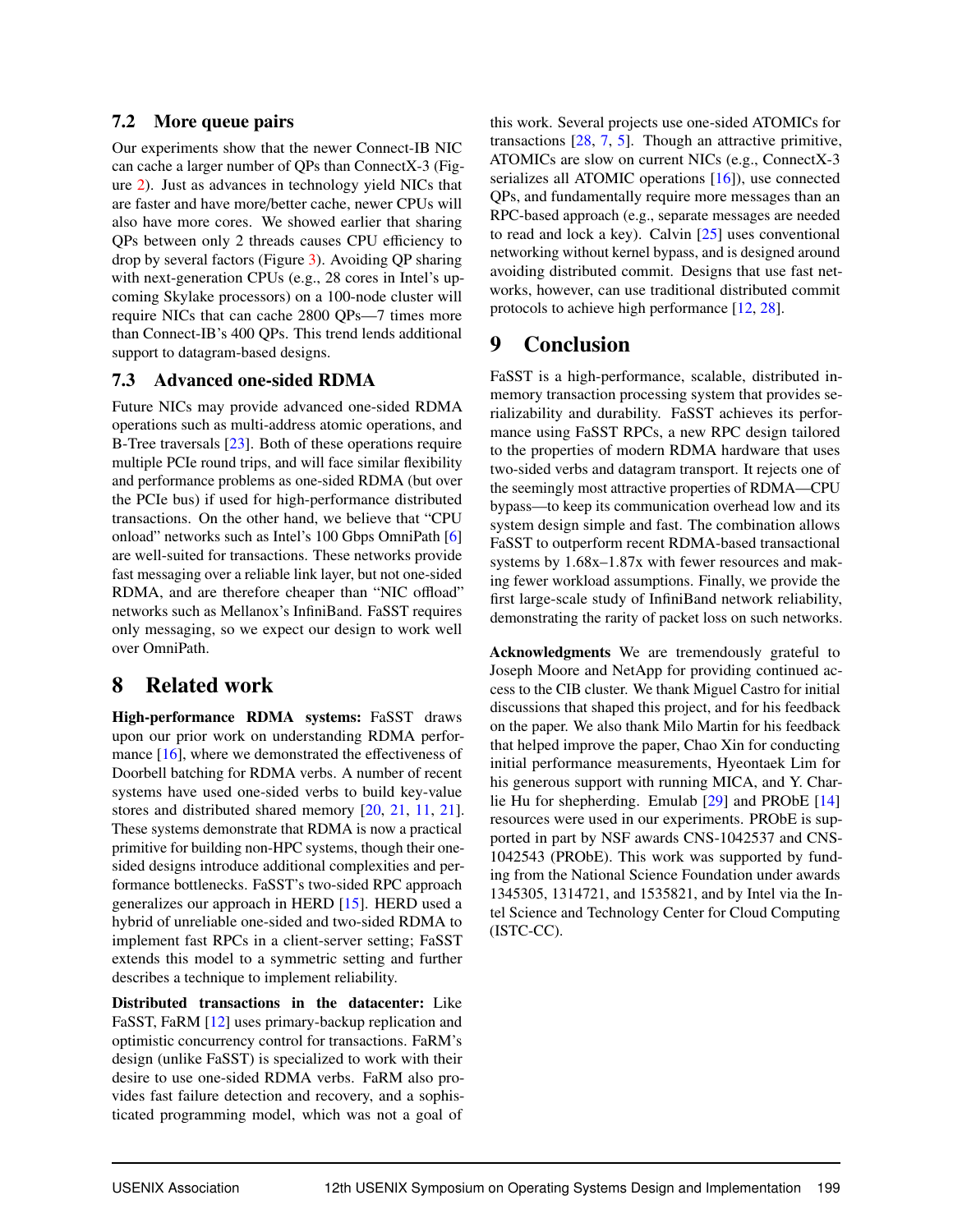### References

- [1] Private communication with FaRM's authors.
- [2] Mellanox Connect-IB product brief. [http:](http://www.mellanox.com/related-docs/prod_adapter_cards/PB_Connect-IB.pdf) [//www.mellanox.com/related-docs/prod\\_](http://www.mellanox.com/related-docs/prod_adapter_cards/PB_Connect-IB.pdf) [adapter\\_cards/PB\\_Connect-IB.pdf](http://www.mellanox.com/related-docs/prod_adapter_cards/PB_Connect-IB.pdf), 2015.
- [3] Mellanox OFED for Linux user manual. [http://www.mellanox.com/related-docs/](http://www.mellanox.com/related-docs/prod_software/Mellanox_OFED_Linux_User_Manual_v2.2-1.0.1.pdf) [prod\\_software/Mellanox\\_OFED\\_Linux\\_User\\_](http://www.mellanox.com/related-docs/prod_software/Mellanox_OFED_Linux_User_Manual_v2.2-1.0.1.pdf) [Manual\\_v2.2-1.0.1.pdf](http://www.mellanox.com/related-docs/prod_software/Mellanox_OFED_Linux_User_Manual_v2.2-1.0.1.pdf), 2015.
- [4] B. W. Barrett, R. Brightwell, S. Hemmert, K. Pedretti, K. Wheeler, K. Underwood, R. Riesen, A. B. Maccabe, and T. Hudson. The Portals 4.0 network programming interface november 14, 2012 draft.
- [5] C. Binnig, A. Crotty, A. Galakatos, T. Kraska, and E. Zamanian. The end of slow networks: It's time for a redesign. In *Proc. VLDB*, New Delhi, India, Aug. 2016.
- [6] M. S. Birrittella, M. Debbage, R. Huggahalli, J. Kunz, T. Lovett, T. Rimmer, K. D. Underwood, and R. C. Zak. Intel Omni-path architecture: Enabling scalable, high performance fabrics. In *Proceedings of the 2015 IEEE 23rd Annual Symposium on High-Performance Interconnects*, 2015.
- [7] Y. Chen, X. Wei, J. Shi, R. Chen, and H. Chen. Fast and general distributed transactions using RDMA and HTM. In *Proc. 11th ACM European Conference on Computer Systems (EuroSys)*, Apr. 2016.
- [8] D. Crupnicoff, M. Kagan, A. Shahar, N. Bloch, and H. Chapman. Dynamically-connected transport service, May 19 2011. URL [https://www.](https://www.google.com/patents/US20110116512) [google.com/patents/US20110116512](https://www.google.com/patents/US20110116512). US Patent App. 12/621,523.
- [9] G. DeCandia, D. Hastorun, M. Jampani, G. Kakulapati, A. Lakshman, A. Pilchin, S. Sivasubramanian, P. Vosshall, and W. Vogels. Dynamo: Amazon's highly available key-value store. In *Proc. 21st ACM Symposium on Operating Systems Principles (SOSP)*, Stevenson, WA, Oct. 2007.
- [10] S. Derradji, T. Palfer-Sollier, J.-P. Panziera, A. Poudes, and F. W. Atos. The BXI interconnect architecture. In *Proceedings of the 2015 IEEE 23rd Annual Symposium on High-Performance Interconnects*, 2015.
- [11] A. Dragojević, D. Narayanan, O. Hodson, and M. Castro. FaRM: Fast remote memory. In *Proc. 11th USENIX NSDI*, Seattle, WA, Apr. 2014.
- [12] A. Dragojević, D. Narayanan, E. B. Nightingale, M. Renzelmann, A. Shamis, A. Badam, and M. Castro. No compromises: Distributed transactions with consistency, availability, and performance. In *Proc. 25th ACM Symposium on Operating Systems Prin-*

*ciples (SOSP)*, Monterey, CA, Oct. 2015.

- [13] D. Dunning, G. Regnier, G. McAlpine, D. Cameron, B. Shubert, F. Berry, A. M. Merritt, E. Gronke, and C. Dodd. The virtual interface architecture. *IEEE Micro*, pages 66–76, 1998.
- [14] G. Gibson, G. Grider, A. Jacobson, and W. Lloyd. PRObE: A Thousand-Node Experimental Cluster for Computer Systems Research.
- [15] A. Kalia, M. Kaminsky, and D. G. Andersen. Using RDMA efficiently for key-value services. In *Proc. ACM SIGCOMM*, Chicago, IL, Aug. 2014.
- [16] A. Kalia, M. Kaminsky, and D. G. Andersen. Design guidelines for high-performance RDMA systems. In *Proc. USENIX Annual Technical Conference*, Denver, CO, June 2016.
- [17] L. Lamport, D. Malkhi, and L. Zhou. Vertical Paxos and primary-backup replication. Technical report, Microsoft Research, 2009.
- [18] H. Lim, D. Han, D. G. Andersen, and M. Kaminsky. MICA: A holistic approach to fast in-memory keyvalue storage. In *Proc. 11th USENIX NSDI*, Seattle, WA, Apr. 2014.
- [19] Y. Mao, E. Kohler, and R. T. Morris. Cache craftiness for fast multicore key-value storage. In *Proc. 7th ACM European Conference on Computer Systems (EuroSys)*, Bern, Switzerland, Apr. 2012.
- [20] C. Mitchell, Y. Geng, and J. Li. Using one-sided RDMA reads to build a fast, CPU-efficient key-value store. In *Proc. USENIX Annual Technical Conference*, San Jose, CA, June 2013.
- [21] C. Mitchell, K. Montgomery, L. Nelson, S. Sen, and J. Li. Balancing CPU and network in the cell distributed B-Tree store. In *Proc. USENIX Annual Technical Conference*, Denver, CO, June 2016.
- [22] J. Nelson, B. Holt, B. Myers, P. Briggs, L. Ceze, S. Kahan, and M. Oskin. Latency-tolerant software distributed shared memory. In *Proc. USENIX Annual Technical Conference*, Santa Clara, CA, June 2015.
- [23] S. Raikin, L. Liss, A. Shachar, N. Bloch, and M. Kagan. Remote transactional memory, 2015. US Patent App. 20150269116.
- [24] J. W. Stamos and F. Cristian. Coordinator log transaction execution protocol. *Distrib. Parallel Databases*, 1(4):383–408, Oct. 1993. ISSN 0926- 8782. doi: 10.1007/BF01264014. URL [http:](http://dx.doi.org/10.1007/BF01264014) [//dx.doi.org/10.1007/BF01264014](http://dx.doi.org/10.1007/BF01264014).
- [25] A. Thomson, T. Diamond, S.-C. Weng, K. Ren, P. Shao, and D. J. Abadi. Calvin: Fast distributed transactions for partitioned database systems. In *Proceedings of the 2012 ACM SIGMOD International Conference on Management of Data*, May